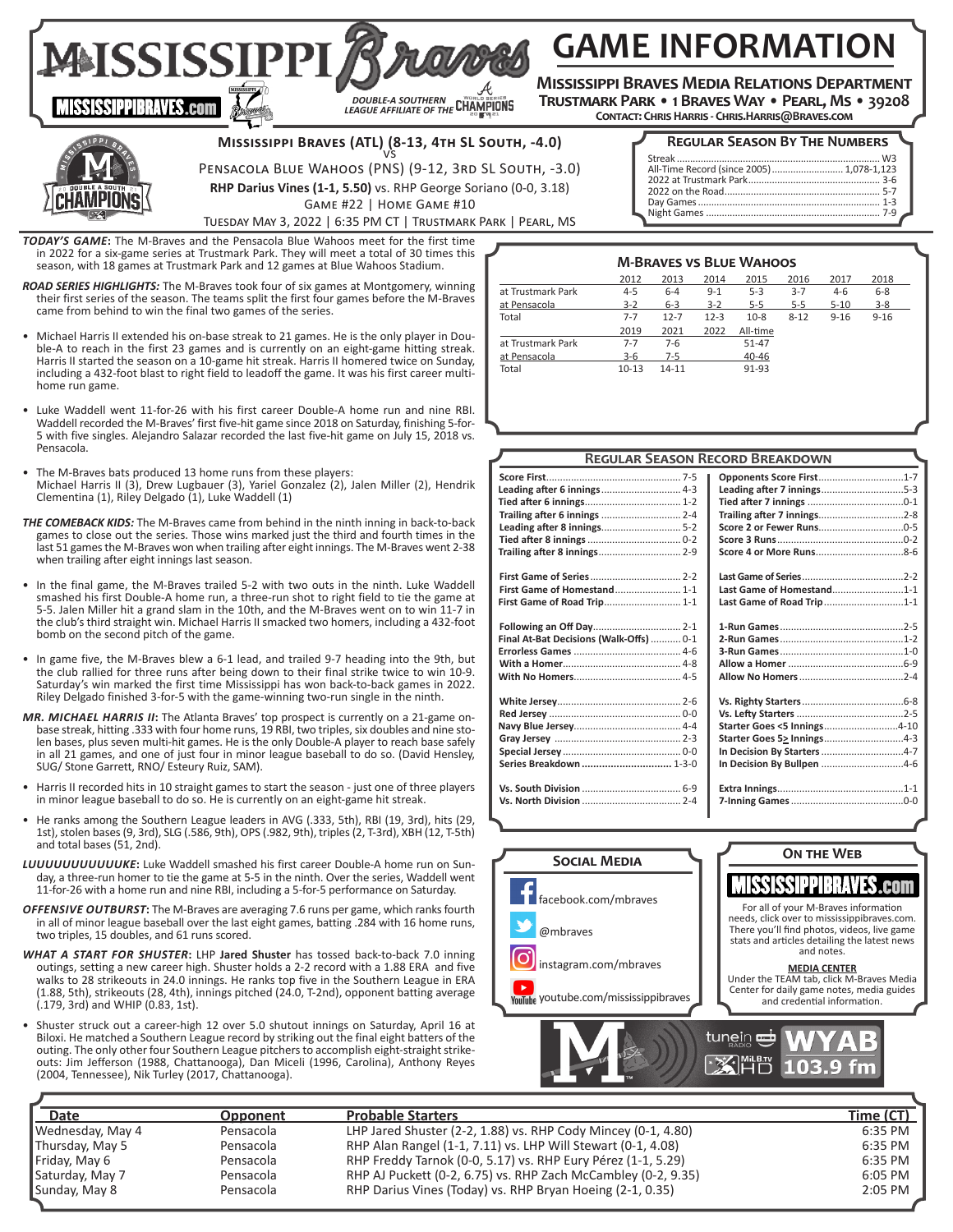**MISSISSIPPI**



# **RHP | Darius Vines**

| <b>BATS: RIGHT</b>                               | <b>THROWS: RIGHT</b>       |
|--------------------------------------------------|----------------------------|
| <b>HEIGHT: 6-1</b>                               | <b>WEIGHT: 190</b>         |
| <b>DOB:</b> 4/30/98                              | <b>OPENING DAY AGE: 23</b> |
| <b>BORN: OXNARD, CA</b>                          | <b>RESIDES: OXNARD, CA</b> |
| <b>PREP:</b> ST. BONAVENTURE HS                  | <b>COLLEGE: MULTIPLE</b>   |
| <b>ACQUIRED: 7TH ROUND (217TH OVERALL), 2019</b> |                            |

|               |             |            |                                                                          | <b>2022 M-BRAVES STATS</b> |    |                  |           |    |                     |  |
|---------------|-------------|------------|--------------------------------------------------------------------------|----------------------------|----|------------------|-----------|----|---------------------|--|
|               | G/GS        | <b>REC</b> | ERA                                                                      | - IP                       | ER | <b>BB</b>        | <b>SO</b> | HR | <b>AVG</b>          |  |
| $\frac{1}{4}$ |             | $1 - 1$    | 5.50<br><b>BRAVES RECORD WHEN VINES:</b>                                 | 18.0 11 7                  |    |                  | 20        | ς  | .254                |  |
|               | Starts: 1-3 |            | Gets a Quality Start: 1-0                                                |                            |    | No Decision: 0-2 |           |    | <b>Relieves: NA</b> |  |
|               |             |            |                                                                          |                            |    |                  |           |    |                     |  |
|               |             |            |                                                                          |                            |    |                  |           |    |                     |  |
|               |             |            |                                                                          |                            |    |                  |           |    |                     |  |
|               |             |            |                                                                          |                            |    |                  |           |    |                     |  |
|               |             |            |                                                                          |                            |    |                  |           |    |                     |  |
|               |             |            | Home……………………………2 GS. 1-0. 2.38 ERA. 11.1 IP. 3 R. 3 ER. 6 H. 3 BB. 11 SO |                            |    |                  |           |    |                     |  |
|               |             |            | Road 2 GS, 0-1, 10.80 ERA, 6.2 IP, 13 R, 8 ER, 12 H, 4 BB, 9 SO          |                            |    |                  |           |    |                     |  |

## **Vines' 2022 Day-by-Day**

## **ATLANTA'S #14 PROSPECT (MLB.COM)**

## **TODAY'S GAME**

• Darius Vines will be making his fifth start for the M-Braves and his first against Pensacola.

## **LAST TIME OUT**

• Vines logged 3.2 innings, allowing seven runs off seven hits and no walks with five strikeouts. Vines gave up one run in the first three innings before struggling and being chased out of the game in the third.

## **2021 NOTES**

- Split time with Low-A Augusta and High-A Rome. Promoted on June 22.
- Combined to post a 6-4 record with a 2.92 ERA and 129 strikeouts in 111.0 innings over 22 starts.

## **2020 NOTES**

• Did not play.

## **2019 NOTES**

- In his first season of professional baseball, split time between the GCL Braves and Dansville Braves
- Combined to go 0-5 with a 6.68 ERA and 35 strikeouts in 32.1 innings over 11 starts.

## **AMATEUR**

- Played four seasons of collegiate baseball for four different schools... Played for Yavapai College, Oxnard College, Arizona State and California State Bakersfield
- Drafted three different times, first by Houston in the 32nd round of the 2016 MLB Amateur Draft, second by the Chicago Cubs in the 27th round of the 2017 MLB Amateur Draft and then again by Atlanta out of California State Bakersfield before signing in 2019.

| <b>APRIL</b> |            |                 |                |   |   |    |    |    |    |
|--------------|------------|-----------------|----------------|---|---|----|----|----|----|
| Date         | Opp.       | Dec/Result      | IP (PC/K)      | н |   | ER | BВ | SΟ | ΗR |
| 4/9          | <b>MTG</b> | ND/L.5-4        | 5.0 (76/50) 1  |   |   |    |    | h  |    |
| 4/15         | @BLX       | L. $1/L$ 7-3    | $3.0(63/37)$ 5 |   | 6 |    |    | Δ  |    |
| 4/21         | CHA        | W. 1/W. 4-3     | $6.1(91/65)$ 5 |   |   |    |    |    |    |
| 4/27         |            | @MTG ND/L. 10-9 | $3.2(72/52)$ 7 |   |   |    |    |    |    |

| <b>2022 M-BRAVES HIGHS</b> |
|----------------------------|
|                            |
|                            |
|                            |
|                            |
|                            |
|                            |

HR ....................................2 (4/27 at MTG)

## **Career Highs**

## **Vs. Pensacola**

| G/GS   | $W-L$ | <b>ERA</b> | Sv | ΙP         | н   | R         | ER         | BB | <b>SO</b> | <b>HR</b> |
|--------|-------|------------|----|------------|-----|-----------|------------|----|-----------|-----------|
| PLAYER | н     | AВ         | PA | <b>AVG</b> | XBH | <b>HR</b> | <b>RBI</b> | so |           |           |

| <b>VINES'S CAREER STATS</b> |  |
|-----------------------------|--|
|                             |  |

| Season | League        | <b>Team</b> | W L            |    | ERA  | . G  | GS CG |   | SHO | <b>SV</b> | - IP  | н.  | R   | ER  | HR | <b>HB</b> | BB. | IBB. | <b>SO</b> | <b>WHIP</b> | <b>AVG</b> |
|--------|---------------|-------------|----------------|----|------|------|-------|---|-----|-----------|-------|-----|-----|-----|----|-----------|-----|------|-----------|-------------|------------|
| 2019   | <b>Minors</b> | 2 Teams     |                |    | 6.68 | 12   | 11    |   |     | 0         | 32.1  | 39  | 24  | 24  | 4  |           | 10  | 0    | 35        | 1.52        | .298       |
| 2019   | <b>ROA</b>    | DAN         | 0              | -4 | 6.61 | 11   | 11    | 0 |     | 0         | 31.1  | 38  | 23  | -23 | 4  |           | 10  | 0    | 33        | 1.53        | .297       |
| 2019   | <b>ROK</b>    | <b>BRA</b>  | 0 <sub>1</sub> |    | 9.00 |      | 0     | 0 |     |           | 1.0   |     |     |     |    |           |     |      |           | 1.00        | .333       |
| 2021   | <b>Minors</b> | 2 Teams     | b              | 4  | 2.92 | - 22 | -22   |   |     |           | 111.0 | 84  | 47  | 36  | 15 |           | 29  |      | 129       | 1.02        | .203       |
| 2021   | A             | AUG         | 2 0            |    | 2.25 | - 8  | 8     | 0 |     | 0         | 36.0  | 24  | 10  | 9   |    |           | 10  | 0    | 48        | 0.94        | .180       |
| 2021   | $A+$          | <b>ROM</b>  | 44             |    | 3.24 | 14   | 14    |   |     |           | 75.0  | 60  | 37  | 27  |    |           | 19  | 0    | 81        | 1.05        | .214       |
| 2022   | AA            | <b>MIS</b>  |                |    | 5.50 | 4    | 4     |   |     | 0         | 18.0  | 18  | 16  |     |    |           |     |      | 20        | 1.39        | .254       |
| Career | <b>Minors</b> | 5 Teams     |                | 10 | 3.96 | 38   | 37    |   |     | $\bf{0}$  | 161.1 | 141 | -87 | 71  | 22 |           | 46  | 0    | 184       |             | .229       |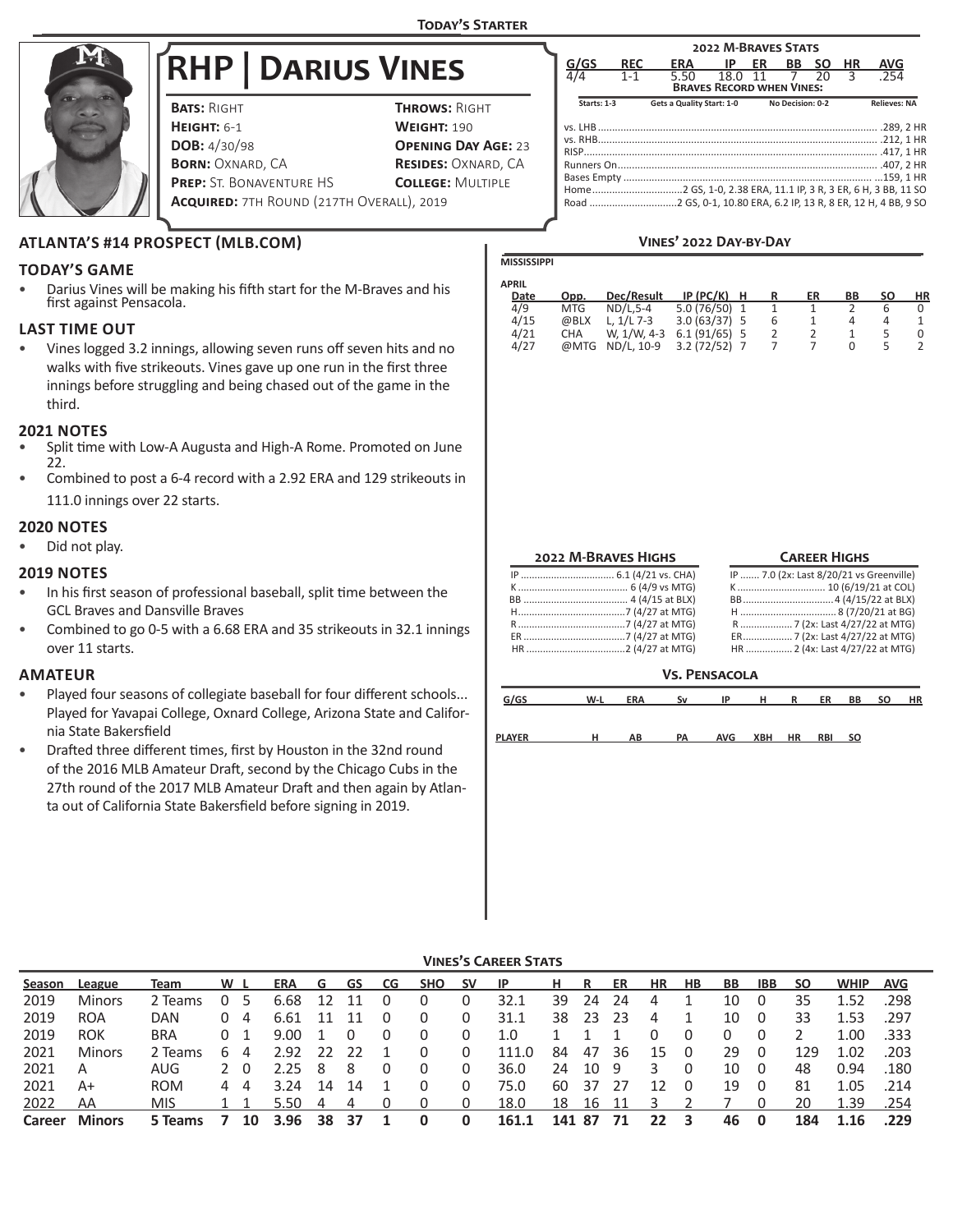## **Troy Bacon | RHP | 6-0, 190 | Tampa, FL | Sante Fe JC | 25**

|                                      | $\sim$ $\sim$ $\sim$<br>. . |                       |
|--------------------------------------|-----------------------------|-----------------------|
| Games: 6                             | 2-0.5.91 ERA. 0 SV          | Strikeouts/Walks: 9/6 |
| Saves/Opp: 0/0                       | High $IP: 2.2$              | High ER: 3            |
| $Holds: 0$                           | High SO: 2                  | High BB: 1            |
| <b>Inherited Runners/Scored: 2/0</b> | vs. RHB: .435. 3 HR         | vs. LHB: .190. 2 HR   |
|                                      | <b>LAST FIVE OUTINGS</b>    |                       |

| Date | Opp. | W-L  | ERA  | Sv-H | ΙP  |   | R | ER | BВ | SΟ | ΗR |
|------|------|------|------|------|-----|---|---|----|----|----|----|
| 4/30 | @MTG |      | 5.91 |      | 1.0 |   |   |    |    |    |    |
| 4/26 | @MTG | W. 2 | 5.59 |      | 2.0 |   |   |    |    |    |    |
| 4/23 | СНА  |      | 5.87 |      | າ າ | Δ |   |    |    |    |    |
| 4/19 | СНА  | W. 1 | 3.38 |      | 2.0 |   |   |    |    |    |    |
| 4/13 | @BLX |      | 2.70 |      | 2.0 |   |   |    |    |    |    |

#### **• 4th round (110th overall), 2017 - Santa Fe JC**

• Made 31 relief appearances for the M-Braves last season.

- Went 3-1 with a 2.79 ERA (12 ER/38.2 IP), 42 strikeouts and 18 walks
- First M-Brave to 2 wins and no runs in first 9 games, 12.1 IP w/ 12 K's and 2 BB
- Named M-Braves Pitcher of the Month in May (2-0, 0.00, 0 ER, 11.1 IP, 2 BB, 10 SO)
- Dealt an immaculate inning on 6/22 vs. TNS (6th inning)
- In 2019, made 26 appearances, 25 starts, all with High-A Florida
- Made six relief appearances in August and allowed one run in 12.1 innings (0.73 ERA), walking two and striking out 12.
- Split 2018 eason between High-A Florida and Single-A Rome, combining to go 3-2 with a 2.48 ERA (15 ER/54.1 IP), 55 strikeouts and four saves across 30 games.
- Allowed four runs in 0.1 innings in his professional debut for GCL Braves in 2017, before pitching to a 1.50 ERA (3 ER/18.0 IP) in his final 12 appearances.
- Committed to Mississippi State before forgoing his scholarship to sign with the Braves... In his one season at Santa Fe JC, was 4-2 with 1.23 ERA and 15 saves.

|                | INDIGO DIAZ   RHP   6-5, 250   N. VANCOUVER, CAN   MICHIGAN ST.   23 |     |            |       |                     |          |          |          |                        |                |            |  |  |  |
|----------------|----------------------------------------------------------------------|-----|------------|-------|---------------------|----------|----------|----------|------------------------|----------------|------------|--|--|--|
| Games: 8       |                                                                      |     |            |       | 0-2, 5.63 ERA, 1 SV |          |          |          | Strikeouts/Walks: 11/9 |                |            |  |  |  |
| Saves/Opp: 1/2 |                                                                      |     |            |       | High $IP: 2.0$      |          |          |          |                        |                | High ER: 3 |  |  |  |
| Holds: 0       |                                                                      |     |            |       | High SO: 3          |          |          |          |                        |                | High BB: 4 |  |  |  |
|                | Inherited Runners/Scored: 4/0                                        |     |            |       | vs. RHB: .167, 0 HR |          |          |          | vs. LHB: .067, 1 HR    |                |            |  |  |  |
|                | <b>LAST FIVE OUTINGS</b>                                             |     |            |       |                     |          |          |          |                        |                |            |  |  |  |
| Date           | Opp.                                                                 | W-L | <b>ERA</b> | Sv-H  | ΙP                  | н        | R        | ER       | BB                     | SΟ             | <b>HR</b>  |  |  |  |
| 5/1            | @MTG                                                                 |     | 5.63       |       | 0.2                 | $\Omega$ | $\Omega$ | $\Omega$ | <sup>0</sup>           | O              | $\Omega$   |  |  |  |
| 4/29           | @MTG                                                                 |     | 6.14       |       | 1.0                 |          | 1        | 1        | 0                      | $\mathfrak{p}$ | $\Omega$   |  |  |  |
| 4/26           | @MTG                                                                 |     | 5.68       | SV. 1 | 1.0                 | 1        | $\Omega$ | $\Omega$ | 0                      | 2              | $\Omega$   |  |  |  |
| 4/23           | CHA                                                                  |     | 6.75       |       | 2.0                 | $\Omega$ | $\Omega$ | $\Omega$ | 1                      | 3              | $\Omega$   |  |  |  |
| 4/20           | CHA                                                                  |     | 10.80      |       | 1.0                 | $\Omega$ | U        | U        |                        |                | 0          |  |  |  |

#### **• 27th round, 2019 - Michigan State**

**• \*\*ATLANTA BRAVES NO. 15 PROSPECT (MLB), NO. 17 PROSPECT (BA)**

- 2022: Last four outings 5.0 IP, 0 R, 1 H, 2 BB, 6 SO
- Split time between High-A Rome and Double-A Mississippi in 2021
- Combined to go 6-2 with five saves in 32 relief appearances...Posted 1.20 ERA (7 R, 6 ER), 83 strikeouts in 45.0 innings
- Did not allow a run over first 15.0 IP, 12 games with M-Braves, 25 SO, 7 BB.
- Transferred to M-Braves on 7/13 from High-A Rome w/ROM 18 G, 4-1, 1.00 ERA (3 ER/27.0 IP), 11 H, 7 BB, 54 SO
- Struck out 8 over 3.0 IP on 5/28 vs. GVL, 1 BB, 0 H, 0 R.
- Finished May 4-0 with a 0.73 ERA (1 ER/12.1 IP), 4 BB, 27 SO in 7 games
- Went 2-4 with a 5.73 ERA for Mich. St. in '19, 29 BB, 51 SO, 44 IP, 7 SV, 25 games
- Before Michigan St. played two seasons at Iowa Western Community College
- Helped the Reivers to a 54-7 record, winning 36 consecutive games and the

| JAKE HIGGINBOTHAM   LHP   6-0, 205   BUFORD, GA   CLEMSON   26 |                                                  |      |                                         |              |                                                                            |                         |                                            |                                                                           |                    |    |                         |  |
|----------------------------------------------------------------|--------------------------------------------------|------|-----------------------------------------|--------------|----------------------------------------------------------------------------|-------------------------|--------------------------------------------|---------------------------------------------------------------------------|--------------------|----|-------------------------|--|
| Games: 7<br>Saves/Opp: 0/0<br>Holds: 0                         | Inherited Runners/Scored: 4/2                    |      |                                         |              | 0-2, 12.86 ERA, 0 SV<br>High $IP: 1.2$<br>High SO: 2<br>vs. RHB: 455. 1 HR |                         |                                            | Strikeouts/Walks: 10/3<br>High ER: 7<br>High BB: 2<br>vs. LHB: .286. 0 HR |                    |    |                         |  |
|                                                                | <b>LAST FIVE OUTINGS</b>                         |      |                                         |              |                                                                            |                         |                                            |                                                                           |                    |    |                         |  |
| Date                                                           | Opp.                                             | W-L  | <b>ERA</b>                              | Sv-H         | IP                                                                         | н                       | R                                          | <b>ER</b>                                                                 | BB                 | SΟ | HR                      |  |
| 4/30<br>4/27<br>4/23<br>4/20<br>4/17                           | @MTG<br>@MTG<br><b>CHA</b><br><b>CHA</b><br>@BLX | L. 1 | 12.86<br>11.37<br>14.40<br>2.08<br>2.70 | <b>BS, 1</b> | 0.2<br>1.1<br>0.2<br>1.0<br>0.2                                            | 2<br>1<br>$\mathfrak z$ | $\overline{3}$<br>1<br>0<br>$\mathfrak{p}$ | 2<br>1<br>0<br>$\mathfrak{p}$                                             | 2<br>0<br>$\Omega$ | 0  | 0<br>0<br>0<br>$\Omega$ |  |
|                                                                | 11th Round (322nd Overall), 2018                 |      |                                         |              |                                                                            |                         |                                            |                                                                           |                    |    |                         |  |

- 
- **11th Round (322nd Overall), 2018**<br>• With M-Braves last season, 0 R, 2.0 IP, 0 H, 3 SO...In postseason: 1 R/2.2 IP, 2 H, 4 SO<br>• Transferred to Mississippi on 9/18 from High-A Rome w/ROM 0-0, 0.00 ERA, 7.1<br>IP, 1 H, 0 R, 1
- 
- added to FCL Braves roster for rehab.<br>• Made 33 relief appearances for Single-A Rome in 2019.<br>• From the start of June through the end of the season, had a 1.93 ERA (8 ER/37.1 IP)
- with 12 walks and 40 strikeouts in 19 appearances. Went 2-1 with a 2.65 ERA (10 ER/34.0IP) at Rookie Advanced Danville in 2018, the
- sixth-lowest ERA among Atlanta's relief farmhands (min. 30 IP). At Clemson, his 2016 and 2017 seasons were cut short due to injury...became a
- weekend starter in 2018...in 113.2 IP in 24 games (23 starts) and two active seasons,
- Buford HS is 6.9 miles from Coolray Field, the home of the Gwinnett Stripers<br>Dad, Mike, played football at Duke...mom, volleyball at Duke, sister, swimmer at TCU.
- 

# **Hayden Deal | LHP | 6-3, 225 | Maiden, NC | Presbyterian | 27**

|                               | <b>LAST FIVE OUTINGS</b>   |                        |
|-------------------------------|----------------------------|------------------------|
| Inherited Runners/Scored: 5/0 | vs. RHB: .125              | vs. LHB: .182          |
| Holds: 0                      | High SO: 5 (4/12 at BLX)   | High BB: 3             |
| Saves/Opp: 0/0                | High IP: 3.1 (4/12 at BLX) | High $ER: 0$           |
| Games: 7                      | 0-0.1.06 ERA. 0 SV         | Strikeouts/Walks: 18/6 |

| Date | Opp. | W-L | ERA  | Sv-H | ΙP  | н | ER | ВB | ΗR |
|------|------|-----|------|------|-----|---|----|----|----|
| 5/1  | @MTG |     | 1.06 |      | 2.2 |   |    |    |    |
| 4/29 | @MTG |     | 1.28 |      | 1.0 |   |    |    |    |
| 4/24 | CHA  |     | 1.35 |      | 3.0 |   |    |    |    |
| 4/20 | CHA  |     | 1.74 |      | 2.1 |   |    |    |    |
| 4/15 | @BLX |     | 0.00 |      | 2.0 |   |    |    |    |

**• Non-Drafted free agent on June 23, 2017**

- **• 2022:** Scoreless in six of seven outings, 1.06 ERA,
- **• 2021:** Went 3-2 with a 3.77 ERA and 72 strikeouts in 88.1 innings
- Opening Night starter for the M-Braves...moved to bullpen on August 7
- In June, went 1-0 with a 2.19 ERA (6 ER/24.2 IP), nine walks, 21 strikeouts over five starts. • Got his first Double-A win on June 2 at Pensacola, with 5.2 innings of two-run ball, striking out six and walking just one in a 9-4 victory over the Wahoos.
- Picked up his first quality start with 6.0 innings of one-run ball, a season-high seven strikeouts in a no-decision against Birmingham.
- In 2019, was named by the organization as High-A Florida's Pitcher of the Year...Ranked among FSL leaders in ERA (4th, 3.24), games started (6th, 22), innings pitched (7th, 119.1), <br>batting average against (9th, .260) and WHIP (9th, 1.27).
- Was a FSL Mid-Season All-Star...Was also named by the organization as Florida's Pitcher of the Month in April after going 2-1 with a 1.20 ERA (4 ER/30.0 IP), six walks, 27 strikeouts, 0.73 WHIP and a .154 BAA in five appearances.
- Was named by the organization as Rome's Pitcher of the Year in 2018.

| TYLER FERGUSON   RHP   6-4, 225   FRESNO, CA   VANDERBILT   28 |                               |     |      |                |                      |          |               |            |                      |                  |           |  |  |
|----------------------------------------------------------------|-------------------------------|-----|------|----------------|----------------------|----------|---------------|------------|----------------------|------------------|-----------|--|--|
| Strikeouts/Walks: 8/4<br>0-0, 2.57 ERA, 0 SV<br>Games: 8       |                               |     |      |                |                      |          |               |            |                      |                  |           |  |  |
| Saves/Opp: 0/0                                                 |                               |     |      | High $IP: 1.0$ |                      |          |               | High ER: 1 |                      |                  |           |  |  |
| Holds: 3                                                       |                               |     |      |                | High $SO:1$          |          |               |            |                      | High BB: $2(2x)$ |           |  |  |
|                                                                | Inherited Runners/Scored: 1/0 |     |      |                | vs. RHB: . 182, 0 HR |          |               |            | vs. LHB: . 267, 0 HR |                  |           |  |  |
|                                                                | <b>LAST FIVE OUTINGS</b>      |     |      |                |                      |          |               |            |                      |                  |           |  |  |
| Date                                                           | Opp.                          | W-L | ERA  | Sv-H           | IP                   | н        | R             | ER         | BB                   | SΟ               | <b>HR</b> |  |  |
| 5/1                                                            | @MTG                          |     | 2.57 |                | 0.2                  | $\Omega$ | $\Omega$      | 0          | $\Omega$             |                  | 0         |  |  |
| 4/29                                                           | @MTG                          |     | 2.84 | H, 3           | 1.0                  | 2        | $\mathcal{P}$ | 1          | $\Omega$             | $\Omega$         | 0         |  |  |
| 4/26                                                           | @MTG                          |     | 1.69 | H, 2           | 1.0                  | 1        | $\Omega$      | $\Omega$   | $\Omega$             |                  | 0         |  |  |
| 4/23                                                           | <b>CHA</b>                    |     | 2.08 | H.1            | 0.2                  | 1        | $\Omega$      | $\Omega$   | $\Omega$             | 1                | $\Omega$  |  |  |
| 4/20                                                           | <b>CHA</b>                    |     | 2.45 |                | 1.0                  | $\Omega$ | $\Omega$      | $\Omega$   | 2                    | U                | $\Omega$  |  |  |

#### **• Signed as Minor League Free Agent on July 17, 2021**

- In his first season of professional baseball since 2018, split time with High-A Rome and Double-A Mississippi, getting his first appearances in Double-A
- Combined to go 6-4 with a 2.23 ERA (15 R, 8 ER), one save and 33 strikeouts over 32.1 innings
- Went 3-0 with a 1.29 ERA and seven strikeouts over 7.0 innings with Mississippi after being promoted in September.
- Split time with Low-A Hickory and High-A Down East in 2017 and 2018
- Played three seasons collegiately with Vanderbilt
- Impressed as a freshman with a 3-1 record, 4.21 ERA and 21 strikeouts in 25.2 innings over four starts...Dominated as a sophomore in 2014, going 7-4 with a 2.89 ERA and 62 strikeouts in 71.2 innings over 14 starts
- Became first member of 2015 Vanderbilt team to sign a professional contract after being drafted in the 6th round by the Texas Rangers.

| COLEMAN HUNTLEY III   RHP   6-4, 225   GRASS VALLEY, CA   29                                                           |                                                                                       |              |                                       |                              |        |                                                                            |                        |                          |                                    |  |  |
|------------------------------------------------------------------------------------------------------------------------|---------------------------------------------------------------------------------------|--------------|---------------------------------------|------------------------------|--------|----------------------------------------------------------------------------|------------------------|--------------------------|------------------------------------|--|--|
| Games: 7<br>Saves/Opp: 0/0<br>Holds: 1<br>Inherited Runners/Scored: 1/0                                                | 0-0, 2.77 ERA, 0 SV<br>High IP: $2.1(2x)$<br>High SO: $4(2x)$<br>vs. RHB: . 280, 0 HR |              |                                       |                              |        | Strikeouts/Walks: 18/3<br>High ER: 1<br>High $BB:1$<br>vs. LHB: .241, 3 HR |                        |                          |                                    |  |  |
| <b>LAST FIVE OUTINGS</b>                                                                                               |                                                                                       |              |                                       |                              |        |                                                                            |                        |                          |                                    |  |  |
| W-L<br>Date<br>Opp.<br>5/1<br>@MTG<br>W. 1<br>4/27<br>@MTG<br>4/24<br><b>CHA</b><br>4/22<br><b>CHA</b><br>4/17<br>@BLX | ERA<br>2.77<br>0.84<br>1.08<br>1.42<br>1.69                                           | Sv-H<br>H, 1 | IP<br>2.1<br>2.1<br>2.0<br>1.0<br>1.0 | н<br>4<br>$\Omega$<br>0<br>3 | R<br>4 | ER<br>3<br>0<br>0<br>0<br>$\Omega$                                         | BВ<br>0<br>0<br>0<br>0 | SΟ<br>5<br>$\Omega$<br>1 | ΗR<br>2<br>0<br>0<br>0<br>$\Omega$ |  |  |

#### **• Signed as Minor League Free Agent on August, 13 2020**

- Spent the 2021 season with High-A Rome
- In 30 appearances and five starts, went 5-7 with a 4.52 ERA (42 R, 37 ER) and 82 strikeouts in 73.2 innings
- Played collegiately at Point Loma Nazarene University (Division II, San Diego, CA)
- In 2015, led NCAA Division II with 13 saves and earned 1st Team All-League honors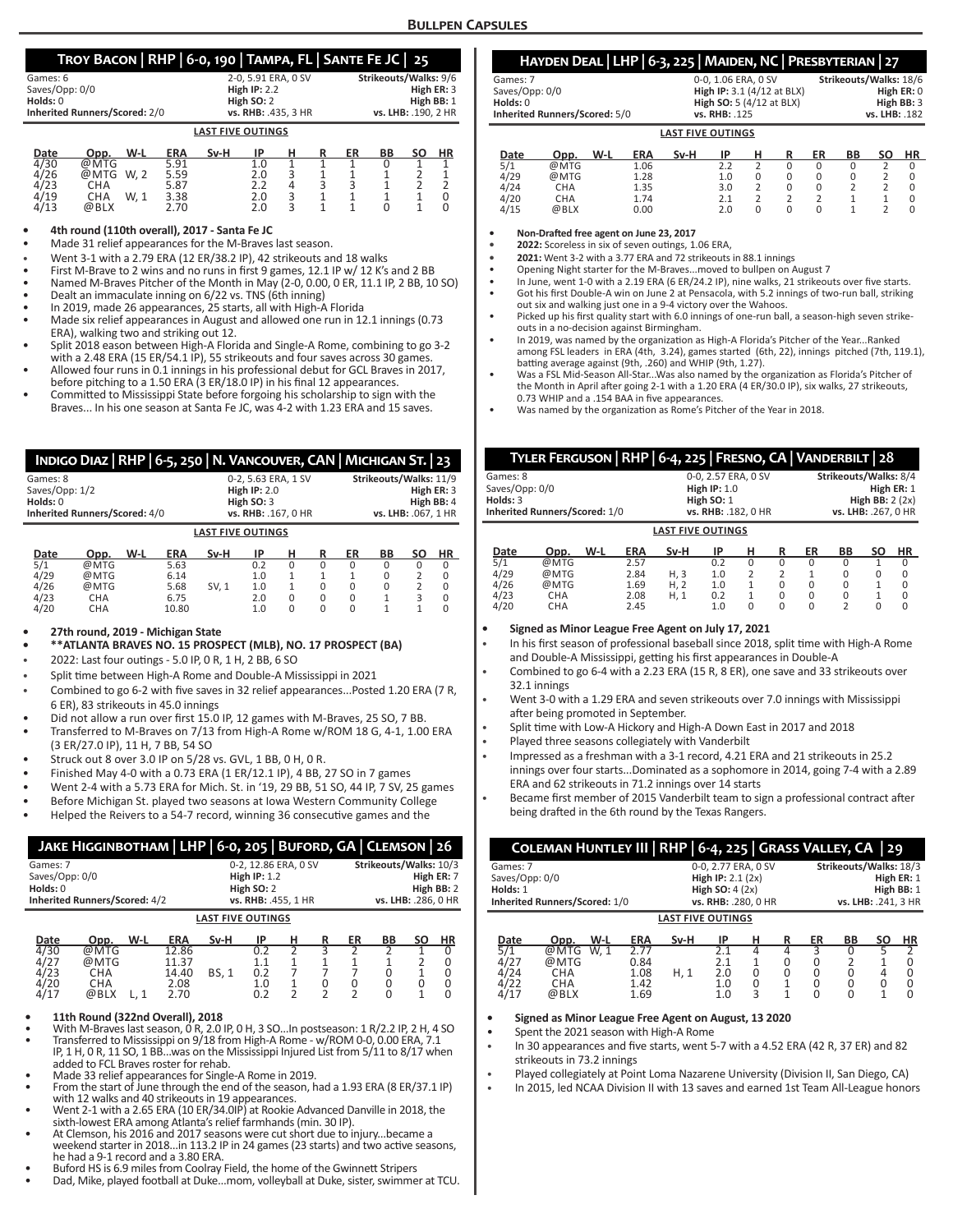| ODALVI JAVIER RHP 6-0.180 PUERTO PLATA, DR 25 |  |  |  |
|-----------------------------------------------|--|--|--|
|-----------------------------------------------|--|--|--|

| Games: 8       |                               |      | 0-0, 3.38 ERA, 0 SV | Strikeouts/Walks: 13/1 |     |   |                     |            |    |            |    |
|----------------|-------------------------------|------|---------------------|------------------------|-----|---|---------------------|------------|----|------------|----|
| Saves/Opp: 0/0 |                               |      | High $IP: 2.0$      |                        |     |   |                     | High ER: 2 |    |            |    |
| Holds: 1       |                               |      | High $SO: 3(3x)$    |                        |     |   |                     |            |    | High BB: 2 |    |
|                | Inherited Runners/Scored: 1/0 |      |                     | vs. RHB: .286          |     |   | vs. LHB: .190, 1 HR |            |    |            |    |
|                | <b>LAST FIVE OUTINGS</b>      |      |                     |                        |     |   |                     |            |    |            |    |
| Date           | Opp.                          | W-L  | <b>ERA</b>          | Sv-H                   | ΙP  | н |                     | ER         | BB | <b>SO</b>  | HR |
| 5/1            | @MTG                          |      | 3.38                |                        | 1.2 |   |                     |            |    | ว          |    |
| 4/29           | @MTG                          | 4.00 |                     | 1.0                    | O   |   |                     |            |    |            |    |

4/24 CHA 4.50 BS, 1 2.0 4 1 1 0 3 0 4/22 CHA 4.50 1.0 1 0 0 0 2 0 4/19 CHA 5.40 H, 1 1.1 0 0 0 2 1 0

#### **• Signed as a Non-Drafted Free Agent on December 2, 2014**

- Appeared in 24 games with 12 starts for Double-A Mississippi...Went 5-4 with a 3.20 ERA and 80 strikeouts in 76.0 innings...2.40 ERA as a starter, and 5.40 ERA as a reliever.
- Won three-straight starts, 5/28 vs. MTG, 6/3 at PNS, and 6/9 at BLX for first three wins of the season.
- Javier finished the month of May 1-0 with a 1.76 ERA (3 ER/15.1 IP), nine walks and 20 strikeouts over four starts. He held the opposition to a .218 batting average.
- He earned his first M-Braves victory in his fourth start on 5/28 vs. Montgomery, 5.0 innings of one-run baseball, on two hits, with one walk and six strikeouts.
- In 2019, made 22 starts for Single-A Rome and four for High-A Florida, pitching to a 3.70 ERA (60 ER/146.0 IP) with 59 walks and 117 strikeouts.
- In 2018, spent the full season with Single-A Rome and went 3-10 with a 4.14 ERA (58 ER/126.0 IP)...Ranked among Atlanta farmhands in strikeouts (T4th, 133) and innings pitched (6th, 126.0 IP).

## **Victor Vodnik | RHP | 6-0, 190 | Rialto, CA | Rialto HS | 23**

|                               | Games: 2 |      |     |            | 0-0, 0.00 ERA, 0 SV      |            |   |   |    | Strikeouts/Walks: 4/1 |    |            |  |  |  |
|-------------------------------|----------|------|-----|------------|--------------------------|------------|---|---|----|-----------------------|----|------------|--|--|--|
| Saves/Opp: 0/0                |          |      |     |            | High $IP: 1.0$           |            |   |   |    | High ER: 0            |    |            |  |  |  |
| Holds: 1                      |          |      |     |            |                          | High SO: 2 |   |   |    |                       |    | High BB: 1 |  |  |  |
| Inherited Runners/Scored: 0/0 |          |      |     |            | vs. RHB: .000, 0 HR      |            |   |   |    | vs. LHB: .167. 0 HR   |    |            |  |  |  |
|                               |          |      |     |            | <b>LAST FIVE OUTINGS</b> |            |   |   |    |                       |    |            |  |  |  |
|                               | Date     | Opp. | W-L | <b>ERA</b> | Sv-H                     | ΙP         | н |   | ER | ВB                    | SΟ | ΗR         |  |  |  |
|                               | 4/30     | @MTG |     | 0.00       |                          | 1.0        | O | O |    |                       |    |            |  |  |  |
| 4/26<br>@MTG<br>0.00          |          |      |     |            | H. 1                     | 1.0        |   | O |    |                       |    |            |  |  |  |
|                               |          |      |     |            |                          |            |   |   |    |                       |    |            |  |  |  |

## **• Braves' 14th-round pick in 2018**

- 2022: Activated to the M-Braves roster on 4/26 from the FCL roster
- 2021: Went 1-4 with a 5.35 ERA (20 ER/33.2 IP) through 11 starts with Double-A Mississippi. Pitched to a 2.60 ERA through his five starts and a 8.27 ERA over his final six starts. Did not make an appearance in the M-Braves' Championship run.
- 2020: Added to the club's player pool on September 2. Spent the rest of the season at thevalternate training site in Gwinnett. Ended the season ranked by MLB. com as Atlanta's No. 17 prospect.
- 2019: In his first full professional season, made 23 appearances, three starts, for Single-A Rome. In May and June, pitched in nine games, two starts, and posted a 0.84 ERA (3 ER/32.0 IP) with nine walks and 27 strikeouts.
- Graduated from Rialto High School, just over 50 miles east of Los Angeles.
- Committed collegiately to Cal State Northridge before signing with Atlanta.

|                               | JUSTIN MAESE   RHP   6-3, 190   EL PASO, TX   25 |                        |
|-------------------------------|--------------------------------------------------|------------------------|
| Games: 8                      | 0-0.7.27 ERA. 3 SV                               | Strikeouts/Walks: 16/3 |
| Saves/Opp: 3/3                | High $IP: 1.1$                                   | High ER: 3             |
| Holds: 0                      | High $SO:3$                                      | High BB: 1             |
| Inherited Runners/Scored: 0/0 | vs. RHB: .318. 1 HR                              | vs. LHB: .125. 0 HR    |

| <b>LAST FIVE OUTINGS</b> |                                   |     |                                      |                         |                          |                  |   |             |    |        |    |
|--------------------------|-----------------------------------|-----|--------------------------------------|-------------------------|--------------------------|------------------|---|-------------|----|--------|----|
| Date                     | Opp.                              | W-L | <b>ERA</b>                           | Sv-H                    | IP                       | н                | R | ER          | BB | SΟ     | HR |
| 4/30<br>28<br>24<br>4/19 | @MTG<br>@MTG<br>СНА<br>СНА<br>CHA |     | 7.27<br>8.22<br>5.40<br>1.59<br>2.08 | SV, 3<br>SV. 2<br>SV. 1 | 1.0<br>1.0<br>1.0<br>1.0 | 0<br>4<br>0<br>0 |   | 0<br>∍<br>∽ |    | 3<br>ς |    |

**• Signed as Minor League Free Agent on January 13, 2022**

Spent the season in High-A Vancouver with the Toronto Blue Jays organization... Went 3-1 with a 4.75 ERA (31 R, 28 ER) and 63 strikeouts over 33 relief appearances.

In 2019, pitched a total of 5.0 innings over three appearances and one start for Dunedin on a rehab assignment.

- In 2017, split time between the Rookie Affiliate Dunedin and Low-A Lansing... Combined to go 5-3 with a 4.86 ERA and 60 strikeouts in 70.2 innings over 12 apperances, three of which were starts.
- In his first season of professional baseball in 2015, performed extremely well over five starts for the GCL Blue Jays...Went 5-0 with a 1.01 ERA in 35.2 innings over eight appearances, four of which were starts.
- Prepped at Ysleta High School...Ranked as No. 31 right-handed pitcher in the United States and the No. 16 overall recruit in Texas by Perfect Game.
- Drafted in 3rd round of 2015 MLB Amateur Draft by the Toronto Blue Jays and chose to sign rather than attend Texas Tech.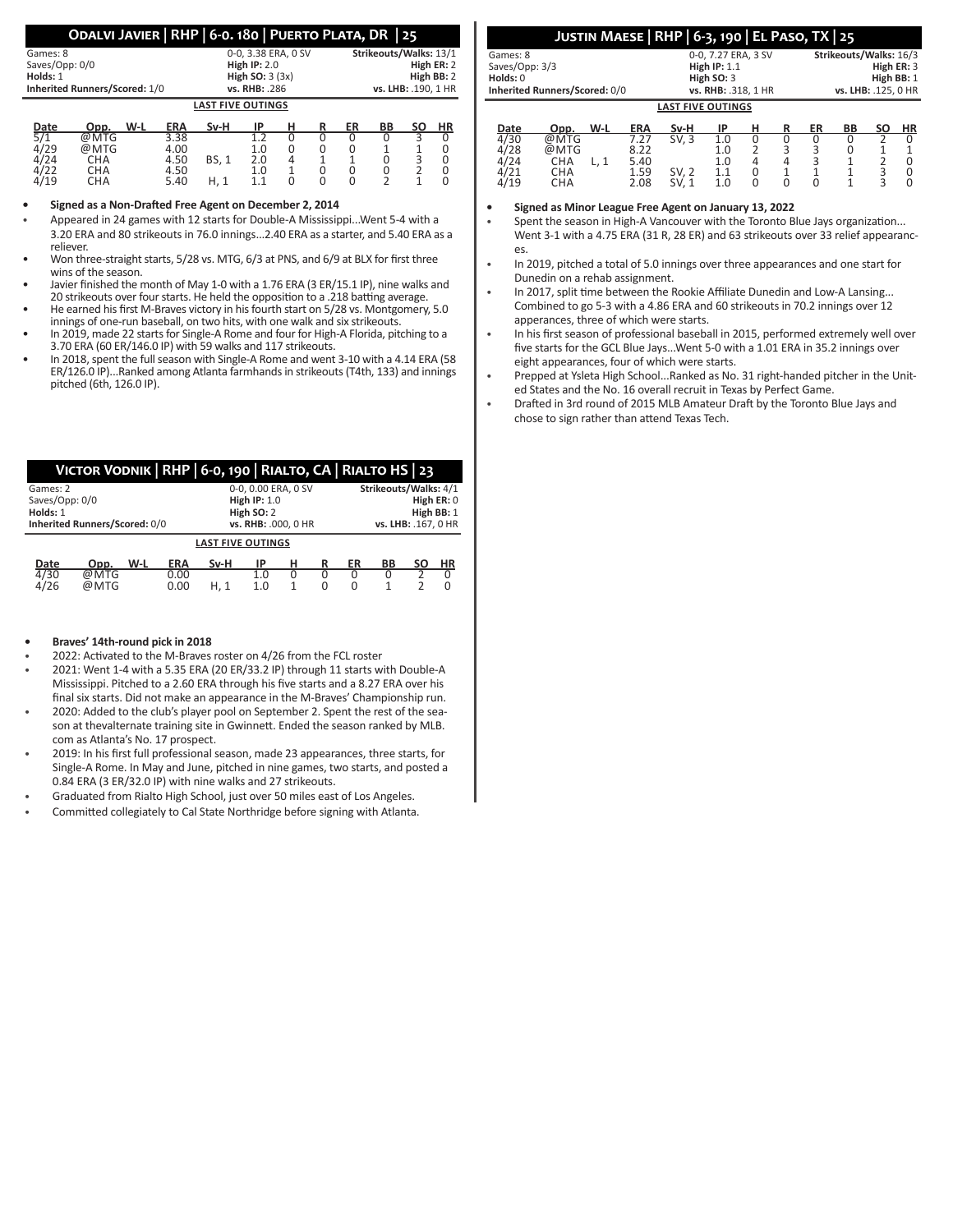## **Batting Capsules**

## **CJ Alexander | INF | 6-5, 225 | Fort Wayne, IN | SCOF | 26**

| _____        |                            |
|--------------|----------------------------|
| High Hits: 2 | Last $HR: -$               |
| High Runs: 1 | <b>Multi-Hit Games: 4</b>  |
| High HR: 0   | vs. LHP: .167. 0 HR. 2 RBI |
| High RBI: 0  | vs. RHP: .345, 0 HR, 1 RBI |
|              |                            |

- 
- **• 20th round (592nd Overall), 2018** Appeared in 87 games, all with Mississippi in 2021...Hit .197 (60-for-304) with 10
- Improved at plate in the last two months of the season, hitting .310 (27-for-87) with 3 home runs, nine doubles and three triples in 27 games in August and
- 
- Hit first homer on 5/9 vs. PNS then a 2-HR game on 5/16 at BLX (2nd of career)<br>Appeared in two 2020 spring training games...Took two at-bats and went hitless with<br>a strikeout...Ended the season ranked by MLB.com as Atlanta
- a statement in the first full pro-season in 2019, limited to 43 games because of two separate inju-<br>ties...Hit .117 (15-for-128) with two doubles, two HR and eight RBI w/FLO+MIS<br>Sidelined three months with right elbow infl
- Hit his only two homers in the same game, on 8/7 at Jacksonville, his first career multi-homer game.
- 
- male homer game.<br>Played 3 seasons between Ball State, 2016-17, and the State College of Florida in '18

## **Hendrik Clementina| C | 6-2, 250 | Willemstad, Curacao | 24**

| Last Game: $0-5.4K$                      | High Hits: $3(2x)$ | Last HR: 4/29 at MTG       |
|------------------------------------------|--------------------|----------------------------|
| Series: 3-16, 3B, HR, RBI, 2 R, BB, 10 K | High Runs: 2       | <b>Multi-Hit Games: 2</b>  |
| <b>Current Streak: -1</b>                | High HR: 1         | vs. LHP: .250, 1 HR, 1 RBI |
| Season Long Streak: 2                    | High RBI: 1        | vs. RHP: .205. 0 HR. 1 RBI |

- **• Signed as Minor League Free Agent on February 11, 2021 • 2022:** Two 3-hit games, 4/10 vs MTG, 4/17 at BLX...hit first home run on 4/29 at
- 
- MTG...<br>2021: Played in 45 games (24 C, 21 DH), all for Mississippi last season...Hit .206<br>(29-for-141) with eight homeruns and 21 RBI<br>Named a Florida State League Mid-Season All-Star with High-A Daytona for 2019
- season...Ranked among all Reds farm hands in home runs (14, T5th) and RBI (54,<br>T7th)
- In 2018, Midwest League Mid- and Post-Season All-Star with Single-A Dayton.. Slugged a career-best .497 in 96 games...His 18 home runs were fourth among
- In 2017, split the season between the Reds and Dodgers organizations...Selected a Pioneer League Mid-Season All-Star with the Dodgers' Ogden affiliate...Traded to Cincinnati on 7/31 along with OF Scott Van Slyke for LHP Tony Cingrani

## **Riley Delgado | INF | 5-9, 180 | Murfreesboro, TN | MTSU | 27**

| Last Game: 1-6. R                          | High Hits: 3 | Last $HR: 4/29$ at MTG     |
|--------------------------------------------|--------------|----------------------------|
| <b>Series: 9-25. HR. 4 RBI. 5 R. BB. K</b> | High Runs: 2 | <b>Multi-Hit Games: 4</b>  |
| <b>Current Streak: 3</b>                   | High HR: 1   | vs. LHP: .273. 1 HR. 2 RBI |
| Season Long Streak: 3                      | High RBI: 2  | vs. RHP: .351. 0 HR. 3 RBI |

- **• 9th Round (260nd Overall), 2017 • 2022:** Hit first home run, and 5th of his career on 4/29 at MTG...Game-winning hit on 4/30 to
- give M-Braves a 10-9 win at MTG... 2021: Split time with High-A Rome and Mississippi, promoted on 7/4...Combined to hit .246 (76-for-301) with two home runs, six doubles and 23 RBI...Went 4-for-5 with three runs on 8/6 against Double-A Birmingham...Battled injury, placed on 60-day injured list on 5/24 before
- 
- returning on 6/3<br>2021 w/ROME: 51 G, .227, 3 2B, 2 HR, 15 RBI, 24 R, 19 BB, 3 SB, .568 OPS<br>Spent 2019 with High-A Florida and was named an FSL Mid- and Post-Season All-Star.<br>Led the circuit in hits (144), while finishing 7t
- 
- Player of the Month for April by the organization. In 2018 appeared in 122 games between Single-A Rome and High-A Florida, combining to bat .315 (153-for-486). Led all Atlanta farmhands with 153 hits...Was named a South Atlantic
- League Mid-Season All-Star after hitting .318 in 59 games before the All-Star break. Finished his career at Middle Tennessee with a career batting average of .369, 7th-best in program history. During his senior season, started all 55 games at shortstop (all 110 in his career), hit leadoff in 50 of 55 games (105 of 110 games in his career)... was the 52nd toughest player<br>to strikeout in all of college baseball.<br>Prior to MTSU, attended Columbia St. CC (TN) and won a Golden Glove in 2015 and was
- named the NJCAA National Defensive Player. Delgado prepped at Miami Palmetto

## **Michael Harris II | OF | 6-0, 195 | Dekalb, GA | 21**

| Last Game: 2-6, 2 HR, 2 RBI                       | High Hits: $3(3x)$ | Last HR: 5/1 at MTG         |
|---------------------------------------------------|--------------------|-----------------------------|
| Series: 10-27, 3 HR, 2 2B, 6 RBI, 5 R, 3 BB, 2 SB | High Runs: 2       | <b>Multi-Hit Games: 8</b>   |
| Current Streak: 8 (21 gm on-base streak)          | High HR: 2         | vs. LHP: .200. 0 HR. 4 RBI  |
| Season Long Streak: 10                            | High RBI: $3(2x)$  | vs. RHP: .373, 4 HR, 15 RBI |

- 
- **• 3rd round (98th overall), 2019** *\*\*ATLANTA BRAVES NO. 1 PROSPECT (MLB), NO. 1 PROSPECT (BA)\*\**
- **• 2022:** Opened season on league best 10-game hitting streak, one of only three players in minor league baseball to start season with 10-game hit streak, including a pair of 3-hit games... Currently on a 21-game on-base streak...On 4/13 at BLX, went 3-for-4 and finished a home run shy of a cycle On 4/10 vs MTG, went 3-for-4 with 3 RBI, a walk and a stolen base...Hit first AA home run on 4/24 vs CHA, a 3-run HR to right field...4/27 at MTG hit second home run in three days...5/1 first career multi-homer game with, two solo home runs
- Received his third career non-roster invite to Atlanta's spring training...Appeared in seven games and hit .250 (3-for-12) with a double, two RBI, three stolen bases and one run.
- Played 101 games for High-A Rome, hitting .294 (110-for-374) with seven home runs, 26 doubles, .798 OPS and 64 RBI...Showed off tremendous speed, snagging 27 stolen bases while only being caught four times
- Prepped at Stockbridge High School in Stockbridge, Georgia, approximately 40 miles southeast of Truist Park...Ranked by Perfect Game as a top 100 recruit in the United States and the No. 11 overall recruit in the state of Georgia...High touted left-handed pitcher as well with a Per-fect Game No. 7 national ranking of left-handed pitchers in the 2019 class...Ultimately drafted by Atlanta as an outfielder

| LOGAN BROWN   C   6-0, 195   MT VERNON, IN   SOUTHERN IND   25 |               |                            |
|----------------------------------------------------------------|---------------|----------------------------|
| Last Game: 0-4, RBI, BB, 2 K (Sat at MTG)                      | High Hits: 2  | Last $HR: -$               |
| Series: 0-7, RBI, BB, 2 K                                      | High Runs: 1  | <b>Multi-Hit Games: 1</b>  |
| <b>Current Streak: -2</b>                                      | High $HR: 0$  | vs. LHP: .000. 0 HR. 1 RBI |
| Season Long Streak: 2                                          | High $RBI: 0$ | vs. RHP: .200, 0 HR, 0 RBI |

**• 35th round, 2018**

- In first M-Braves game, went 2-for-4 with two singles on 4/9 vs MTG
- Received a non-roster invite to Atlanta's spring training...Played in three games,
- went 2-for-4 with a double, single and three RBI Spent the 2021 season with High-A Rome...Played in 61 games, hitting .209 (48 for-230) with six home runs, eight doubles and 32 RBI...Battled injury, placed on 60-day IL in August, returned in September
- Spent time with Low-A Rome and High-A Florida...Combined to play in 99 games. Hit .272 (100-for-368) with one home run, 18 doubles and 46 RBI...Caught 37 of 93 (39.8%) runners stealing.
- Played three seasons for the University of Southern Indiana (Division II, IN)...In<br>201, set school's in-season hitting streak record at 21 games, recorded 17 multi-hit<br>games...Played in 140 games, 127 starts, hitting .310 and 76 RBI...Caught 24 of 45 (53.3%) runners stealing in college career

## **Justin Dean | OF | 5-8, 188 | Mauldin, SC | Lenoir-Rhyne | 24**

| Last Game: 5/30 vs NOR (w/ GWN) | High Hits: -- | Last $HR: -$              |
|---------------------------------|---------------|---------------------------|
| Series: --                      | High Runs: -- | <b>Multi-Hit Games: 0</b> |
| Current Streak: --              | High $HR: -$  | $vs.$ LHP: $-$            |
| Season Long Streak: --          | High RBI: --  | $vs.$ RHP: $-$            |

- **• 17th Round (502nd Overall), 2018**
- Transferred from Triple-A Gwinnett on 5/2...hit .204 with five RBI in 19 games...5-for-6 stolen bases
- **• 2021:** Played 99 games for the M-Braves, hitting .237 with eight home runs and 34 RBI, stole 29-of-35 bases...First career four-hit game on 6/13 at BLX (4-5, 2B, 3 RBI), 2nd on 6/17 vs. BIR (4-4, RBI, R)...Hit his first home run, a solo shot on 5/12 at Biloxi and second on 5/16 at Biloxi...14 game on-base streak 5/5-5/20 and 17 of 18...15-game on-base streak, 7/3-7/23
- 
- Appeared in three spring training games in 2020, had one hit in three at-bats with a strikeout.<br>Selected as Single-A Rome's Player of the Year in 2019 by the Braves.<br>Was a South Atlantic League Post-Season All-Star leading
- stolen bases (47) and triples (9)...Finished eighth in on-base percentage(.386), slugging<br>percentage (.431) and OPS (.817).<br>• Split time in 2018 with Rookie Affiliate Danville and Single-A Rome<br>• Played three seasons colle
- 
- Played three seasons collegiately, 2016-18, at Lenoir-Rhyne in Hickory, N.C...In 141 games, batted .367/.467/.532 (202-for-551) with 34 doubles, a school-record 12 triples, 11 home runs, 88 RBI and 34 stolen bases.

## **Yariel Gonzalez | INF | 6-1, 190 | Mayaguez, Puerto Rico | 27**

| Last Game: 1-5, 2B, 2 RBI, 2 K (Sat)<br>Series: 7-22, 3 2B, 2 HR, 6 RBI, 3 R, BB, 4 K | High Hits: 3<br>High Runs: 1 | Last HR: 4/29 at MTG<br><b>Multi-Hit Games: 2</b> |
|---------------------------------------------------------------------------------------|------------------------------|---------------------------------------------------|
| <b>Current Streak: 2 - 4 of 5</b>                                                     | High HR: 1                   | vs. LHP: .250. 1 HR. 1 RBI                        |
| Season Long Streak: 2                                                                 | High RBI: 2                  | vs. RHP: .261. 1 HR. 5 RBI                        |

- **• Transferred from Triple-A Gwinnett on Sunday, April 24**
- **• 2022:** With GWN: 12 G, .122 (5-for-41), 1 2B, 3 RBI, 2 BB
- Signed by Atlanta as a minor league free agent on December 15, 2021
- **• 2021:** Split time between Double-A Erie and Triple-A Toledo, combined to hit .276 with 17 home runs and 63 RBI
- Combined to hit 15 home runs, 72 RBI between Palm Beach, Springfield, and Memphis in 2019.
- Made a stop in Triple-A with Memphis in 2019
- Originally signed by St. Louis as a non-drafted free agent in 2016

| TREY HARRIS   OF   6-0, 225   AUSTELL, GA   MIZZOU   26 |              |                            |  |  |
|---------------------------------------------------------|--------------|----------------------------|--|--|
| Last Game: 0-3, 2 BB, RBI                               | High Hits: 2 | <b>Last HR: 4/9. MTG</b>   |  |  |
| Series: 0-7, 2 BB, RBI, 2 R                             | High Runs: 2 | <b>Multi-Hit Games: 2</b>  |  |  |
| <b>Current Streak: -6</b>                               | High HR: $1$ | vs. LHP: .167, 0 HR, 0 RBI |  |  |
| Season Long Streak: 3                                   | High RBI: 1  | vs. RHP: .133, 1 HR, 3 RBI |  |  |
| 32nd Round (952nd Overall) 2018                         |              |                            |  |  |

- **• 32nd Round (952nd Overall), 2018 • \*\*ATLANTA BRAVES NO. 30 PROSPECT (MLB), NO. 29 PROSPECT (BA)\*\***
- In **2022 debut** on April 9 vs MTG, homered to dead center and went 2-for-4 with an RBI
- Played 96 games for Double-A Mississippi...Hit .247 (90-for-364) with eight home runs, 15 doubles and 50 RBI.
- Season-high 7-game hitting streak 6/30-7/8 (11-for-31, .350, 2B, 2 HR, 6 RBI)
- Game winning hit on 5/19 vs. CHA single in 8th of 4-3 win
- 
- Was #8 on SC Top 10 on 9/10 after a diving catch vs. MTG Had a 4-hit game on 6/2 at PNS with 2 doubles...2-homer game on 7/31 at PNS
- Received a non-roster invite to Atlanta's spring training for a second straight year...Hit .286 (4-for-14) with a double, run, three RBI, walk and stolen base in 13 games. Had his only multi-hit game on March 12 vs. Minnesota entering the game as a replacement for Marcell Ozuna.
- 
- 
- Non-Roster invite in 2020 in 11 games and went 3-for-15 (.200) with one triple, one home run, three RBI and two runs scored. 2019 Atlanta Braves Minor League Player of the Year and Florida Player of the Year by the Braves... Combined to hit .323/.389/.498 (152-for-470) with 14 home runs, 73 RBI, 8 stolen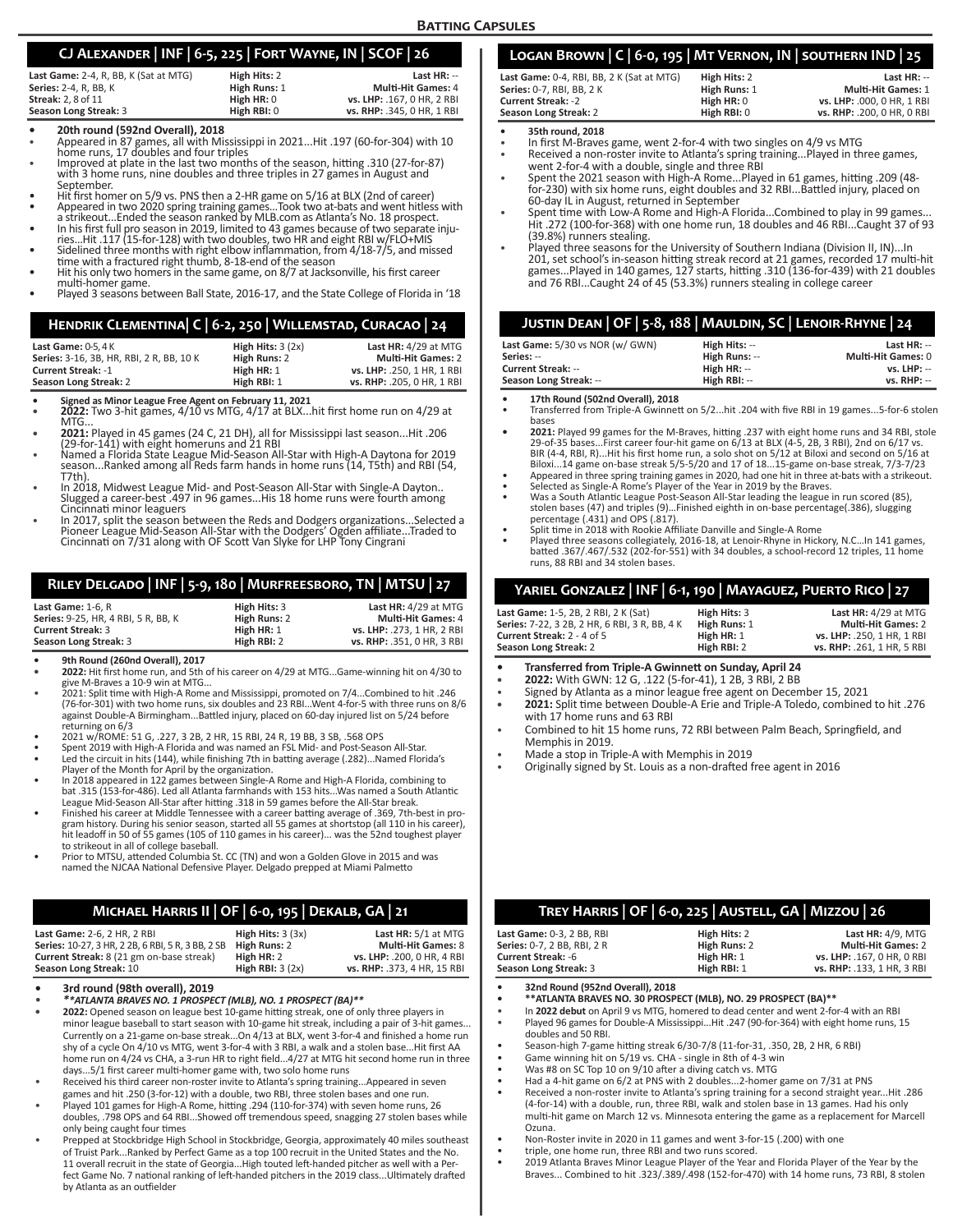## **Drew Lugbauer | C/1B | 6-4, 225 | Pleasant Valley, NY | Michigan | 25**

| Last Game: 1-4, HR, RBI, IBB                   | High Hits: 2 | Last HR: 5/1 at MTG         |
|------------------------------------------------|--------------|-----------------------------|
| Series: 7-23, 2B, 3 HR, 3 RBI, 5 R, 2 BB, 11 K | High Runs: 3 | <b>Multi-Hit Games: 4</b>   |
| <b>Current Streak: 1 - 7 of last 8</b>         | High HR: 1   | vs. LHP: .222. 2 HR. 4 RBI  |
| Season Long Streak: 6                          | High RBI: 2  | vs. RHP: .271. 5 HR. 11 RBI |

#### **• 11th Round (320th Overall), 2017**

- **• 2022:** Homers on back-to-back days, at MTG, 4/26-4/27...Hit on solo home run on opening night against MTG (4/8)
- **• 2021:** Played 86 games for Mississippi in 2021, 62 at 1B, 23 at DH, 1 at C...Hit .223 (67-for-300) with 18 home runs, 15 doubles and 51 RBI
- Homers in 3-straight games, 7/25 vs. BLX and 7/27 at PNS, and 2-straight, 6/8 and 6/11 at BLX. 8/17-8/19 at MTG, and 9/3-9/4 at BLX...hit 5 HR in 8 games, 7/23- 7/31...7 HR in 14 games, 7/23-8/10...9 HR in 19 G 7/23-8/19
- 2-HR game on 8/10 vs. BLX...Grand Slam on 8/17 at MTG
- Go-ahead 2-run home run on 6/29 at MTG
- Hit first HR of 2021 on 5/16 at BLX off MIL rehabber Bobby Wahl
- Played 127 games for High-A Florida in 2019 and led the club and finished fourth in the Florida State League in home runs (16)...Also had a team-best 26 doubles... Along with his one triple, totaled 43 extra-base hits, the third most in the FSL.
- All-Big Ten freshman team while helping the Wolverines win a conference title in 2015...played both third base and catcher at Michigan.

|             | ANDREW MORITZ   OF   5-11, 180   CHARLOTTE, NC   25 |      |
|-------------|-----------------------------------------------------|------|
| Sann (S, D) | High Hitch 2                                        | +مما |

| Last Game: $3-5. R$                          | High Hits: 3 | Last $HR: -$               |
|----------------------------------------------|--------------|----------------------------|
| <b>Series:</b> 4-12, 2B, RBI, 3 R, 2 BB, 3 K | High Runs: 1 | <b>Multi-Hit Games: 1</b>  |
| <b>Current Streak: 2</b>                     | High HR: -   | vs. LHP: .000. 0 HR. 0 RBI |
| Season Long Streak: 2                        | High RBI: 1  | vs. RHP: .444. 0 HR. 0 RBI |

**• Braves' sixth round (172nd overall) pick in 2018**

- **• 2022:** Transferred to Mississippi from High-A Rome on 4/29...w/ROM: .250/0/2 in 7 games.
- 2021: Played in 78 games for Rome, batting .280 with eight doubles, one home run, 18 RBI, and 10 stolen bases.
- 2019: Played in 96 games between Single-A Rome and High-A Florida, slashing .257/.294/.289 (95-for-370) with 10 doubles, 23 RBI and 38 runs scored...Hit .289 (28 for-97) in 24 games in July to garner Player of the Month honors for the Fire Frogs
- Amateur: Played collegiately at UNC Greensboro...Is the second highest drafted position player in school history...Holds the school's all-time record in batting average (.406) and triples (23)...Also compiled the longest hitting (23) and on-base (47) streaks in program history...Won the conference's batting title in each of his three years on campus...Named the Southern Conference Player of the Year in 2018...Hit .428 that year, a single-season school record

| LUKE WADDELL   INF   5-9, 180   LOVELAND, OH   GEORGIA TECH   23 |              |                     |
|------------------------------------------------------------------|--------------|---------------------|
| Last Game: 2-4, HR, 3 RBI, 2 BB                                  | High Hits: 5 | Last HR: 5/1 at MTG |

| <b>Last Gallie:</b> $2 \pi$ , $\lim_{x \to 0}$ , $2 \pi$ |              | <b>LG3L III</b> N, $J/L$ GUIVING |
|----------------------------------------------------------|--------------|----------------------------------|
| Series: 11-26, HR, 2B, 9 RBI, 4 R, 3 BB, SB              | High Runs: 2 | <b>Multi-Hit Games: 5</b>        |
| <b>Current Streak: 2 - 6 of last 8</b>                   | High HR: 1   | vs. LHP: .500, 0 HR, 1 RBI       |
| Season Long Streak: 4                                    | High RBI: 3  | vs. RHP: .254, 1 HR, 13 RBI      |
|                                                          |              |                                  |

- **• 5th Round (157th overall), 2021**
- **• 2022:** Hit first career Double-A home run, three-run shot to tie game 5-5 in ninth... Went 5-for-5 on 4/30 at MTG, first 5-hit game since Alejandro Salazar on 7/15/18... Went 4-for-5 with an RBI 2B on 4/23 vs CHA, followed with another multi-hit game on 4/24...
- Split time between High-A Rome and Mississippi, first Atlanta 2021 draft pick to reach Double-A... Combined to .260 (26-for-100) with six home runs and 15 RBI
- Promoted from High-A Rome to Mississippi on 9/2...w/ROM: 21G, .304, 2B, 6 HR, 13 RBI, 7 BB, .372 OBP, .952 OPS.
- Hit in each of his first three games with the M-Braves.
- Rome Player of the Month in Aug: .313, 6 HR, 12 RBI, 14 R, .375 OBP, .984 OPS.
- Named High-A East POW, 8/24-8/29 at Bowling Green, batting .545 (12-for-22), 6 HR, 10 RBI, 8 R, 1 BB, 1 SO...2-HR game on 8/27... Began week batting .190 with one extra-base hit in 13 games as a pro, and ended it hitting .313.
- First Atlanta Braves 2021 draft pick to reach Double-A
- Helped lead GT to its second-consecutive ACC Coastal Division Championship in 2021 and selected as first-team All-ACC...hit .309 for the season as one of the nation's best table setters with 71 hits, 12 doubles, a triple, eight home runs, and 33 RBI.
- One of the toughest hitters to strikeout out in the country, leading the ACC and ranking sixth nationally at 14.4 at-bats per strikeout.
- He finished his college batting .354 over the last two months of the season. • For his career, hit .308 hitter, with .407 OBP, in 172 games and 161 starts after
- hitting .300 in each of his final three years.

## **Jalen Miller | INF | 5-11, 180 | Atlanta, GA | 25**

| Last Game: 2-5, HR (GS), 4 RBI | High Hits: 2 | Last $HR: 5/1$ at MTG      |
|--------------------------------|--------------|----------------------------|
| Series: 3-10, 2 HR, 5 RBI      | High Runs: 2 | <b>Multi-Hit Games: 2</b>  |
| Current Streak: 2              | High HR: 1   | vs. LHP: .143. 0 HR. 1 RBI |
| Season Long Streak: 3          | High RBI: 4  | vs. RHP: .233. 2 HR. 5 RBI |

- **• Minor League Phase of Rule 5 Draft, from SF, in December, 2020**
- **• 2022:** Grand Slam at MTG on 5/1
- Played in 76 games for Mississippi in 2021...Hit .201 (46-for-229) with nine home runs, 13 doubles and 29 RBI
- Homers in back-to-back games, 7/28-7/30 at Pensacola
- Had a season-high 5-game hitting streak (5/30-6/9)<br>• Two of Miller's first three bits were borne runs (Opening
- Two of Miller's first three hits were home runs (Opening Night, 5/5 and 5/20 G2 vs. CHA.
- Hit walk-off sacrifice fly on 5/29 vs. MTG in 10th inning<br>• Named an Eastern League Mid-Season All-Star in 2019 and
- Named an Eastern League Mid-Season All-Star in 2019 and stole 27 bases with Richmond, seventh most in the league.
- Led the Flying Squirrels in hits (106), RBI (48) and runs scored (55)...Played in a single-season career-most 135 games.
- Tabbed a California League Mid- and Post-Season All-Star with High-A San Jose in 2018... Hit for the cycle on 4/11/18 at Lancaster, going 5-for-7 with four RBI...Three days later, on 4/14, hit a walk-off two-run home run in the 11th inning.
- Attended Riverwood International Charter School in Sandy Springs, Ga., less than five miles from Truist Park...his family had Braves season tickets at Turner Field.
- Drafted by the San Francisco Giants out of high school, in the 3rd round (95th overall) in 2015... Was committed to play collegiately at Clemson before signing with the SF.

| JEFREY RAMOS   OF   6-2, 218   BONAO, DR   23 |  |  |  |
|-----------------------------------------------|--|--|--|
|-----------------------------------------------|--|--|--|

| Last Game: 0-4. BB                 | High Hits: 1 | Last HR: 4/17 at BLX       |
|------------------------------------|--------------|----------------------------|
| Series: 2-18, 2B, 2 RBI, 2 BB, 2 K | High Runs: 1 | <b>Multi-Hit Games: 0</b>  |
| Current Streak: -1 - 4 of last 7   | High HR: 1   | vs. LHP: .200. 0 HR. 0 RBI |
| Season Long Streak: 3              | High RBI: 2  | vs. RHP: .150. 1 HR. 5 RBI |

- **• Signed as a non-drafted free agent on July 2, 2016** • Played 58 games for Mississippi in 2021...Hit .183 (36-for-197) with six home runs, five doubles and 23 RBI
- Placed on the Injured List on 7/14 with hamstring strain, activated on 7/27..added to the injured list again from 8/27-9/14
- Hit home runs on consecutive days on 6/10-6/11 at Biloxi, first two of 2021
- Spent 7 days on the M-Braves Developmental List, 5/18-5/25
- Had first Braves hit of the season, ending Max Meyer's 4.1 no-hit innings on 5/5.
- Played in a single-season career best 128 games, all with High-A Florida...Led the team in RBI (56)...Finished the campaign tabbed by MLB.com as Atlanta's No. 28 prospect.
- In 2018, ranked in the Top 10 among Atlanta farmhands in home runs (T4th, 16), RBI (4th, 69) and slugging percentage (9th, .424) for Rome.
- Named by the organization as the GCL Braves Player of the Year in 2017 after batting .325 (38-for-177) and leading the team in home runs (6) and RBI (30).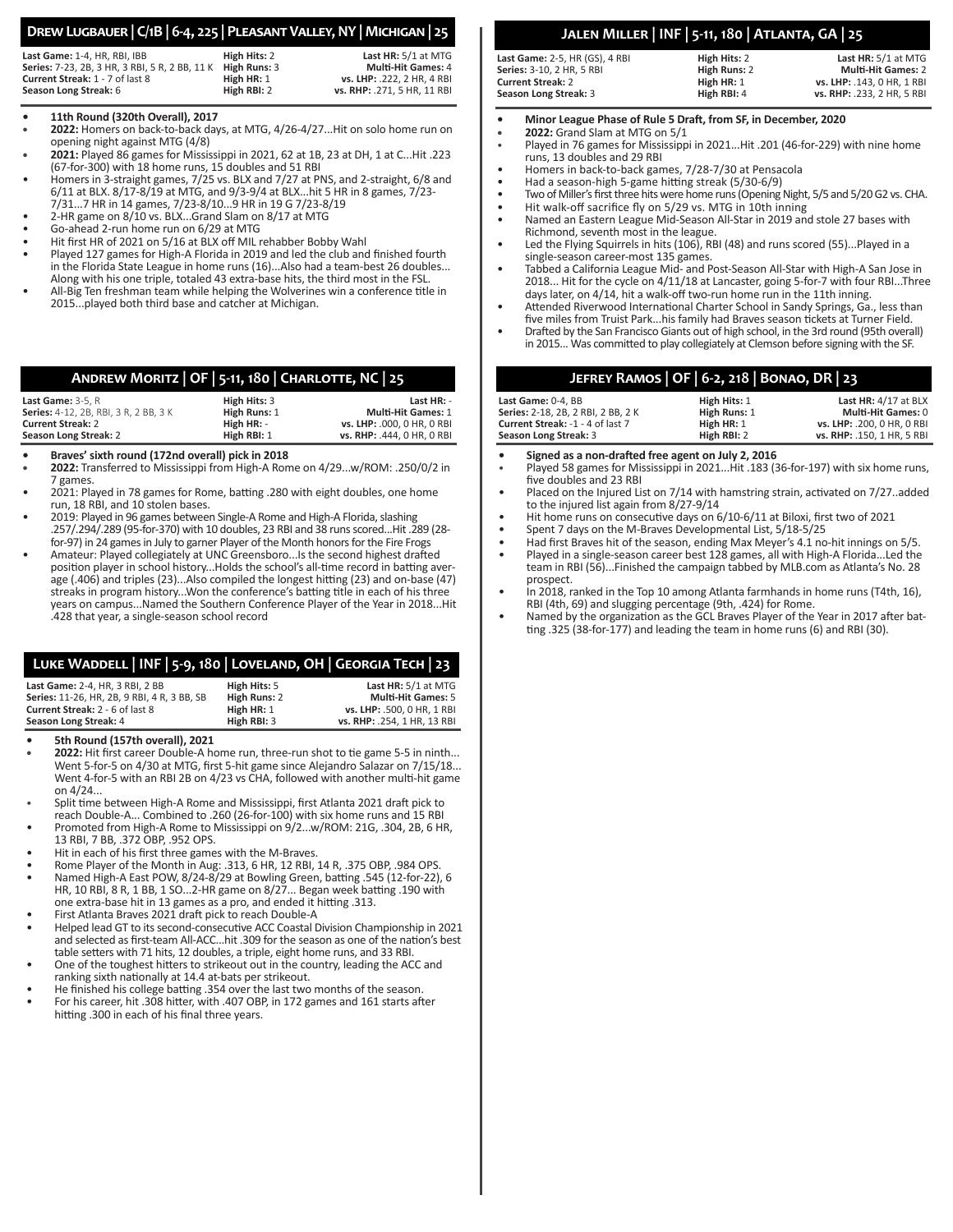## **2022 Statistical Breakdown**

| <b>CLUB MISCELLANEOUS</b> |  |  |
|---------------------------|--|--|
|                           |  |  |
|                           |  |  |
|                           |  |  |
|                           |  |  |
|                           |  |  |
|                           |  |  |
|                           |  |  |
|                           |  |  |
|                           |  |  |
|                           |  |  |
|                           |  |  |
|                           |  |  |
|                           |  |  |
|                           |  |  |
|                           |  |  |
|                           |  |  |
|                           |  |  |
|                           |  |  |
|                           |  |  |

#### **Club Batting**

#### **Individual Batting**

| (Michael Harris II) 10 (Michael Harris III) 11 (Michael Harris II) 12 (Michael Harris II) 12 (Michael Harris I |
|----------------------------------------------------------------------------------------------------------------|
|                                                                                                                |
|                                                                                                                |
|                                                                                                                |
|                                                                                                                |
|                                                                                                                |
|                                                                                                                |
|                                                                                                                |
|                                                                                                                |
| Most Extra Base Hits, Game  2 (Michael Harris II, Jesse Franklin V)                                            |
|                                                                                                                |
|                                                                                                                |
|                                                                                                                |
|                                                                                                                |

### **Club Pitching**

### **Individual Pitching**

#### **Club & Individual Fielding**

\* NEW M-BRAVES RECORD

 $4/26 - 5/1$ 

\*\* NEW SOUTHERN LEAGUE RECORD

\*\*\*TIED SOUTHERN LEAGUE RECORD

**Ejections**

| Date                                             | Player/Coach                                           | Inning/Umpire                                                   |
|--------------------------------------------------|--------------------------------------------------------|-----------------------------------------------------------------|
|                                                  | <b>2022 AWARD WINNERS</b>                              |                                                                 |
|                                                  | <b>FARM BUREAU PLAYERS OF THE WEEK</b>                 |                                                                 |
| Date Range<br>4/11-17<br>4/19-24<br>$4/26 - 5/1$ | Pitcher<br>Jared Shuster<br>Hayden Deal<br>Alan Rangel | Hitter<br>Michael Harris II<br>Jesse Franklin V<br>Luke Waddell |

#### **MiLB Southern League Player of the Week**

| Date Range | <b>Player</b>          |
|------------|------------------------|
| 4/11-17    | Matt McLain (CHA)      |
| 4/19-24    | Nelson Velazquez (TNS) |
| 4/26-5/1   | Trey Cabbage (RCT)     |

### **MiLB Southern League Pitcher of the Week**

| Date Range | Player              |
|------------|---------------------|
| 4/11-17    | Brett Kerry (RCT)   |
| 4/19-24    | Chase Silseth (RCT) |
| 4/26-5/1   | Eury Perez (PNS)    |
|            |                     |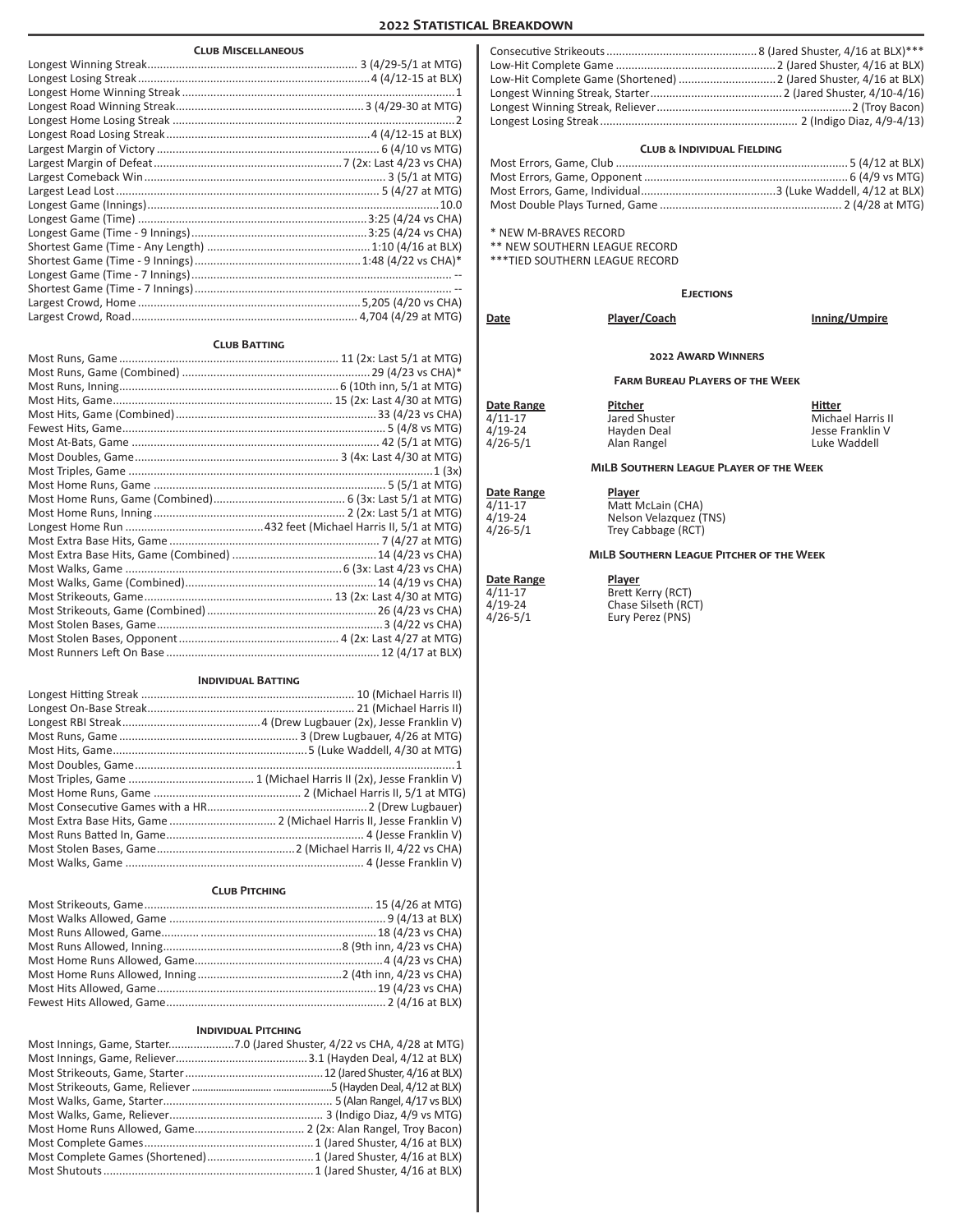#### **All-Time Statistical Breakdown**

**Hitting**

#### **Last Time It Happened Against the Braves**

| HItting |                                                                      |
|---------|----------------------------------------------------------------------|
|         |                                                                      |
|         |                                                                      |
|         |                                                                      |
|         |                                                                      |
|         |                                                                      |
|         |                                                                      |
|         |                                                                      |
|         |                                                                      |
|         |                                                                      |
|         |                                                                      |
|         |                                                                      |
|         |                                                                      |
|         |                                                                      |
|         |                                                                      |
|         |                                                                      |
|         |                                                                      |
|         | Back-to-Back Home Runs Jordan Qsar/Grant Witherspoon (5/1/22 at MTG) |
|         |                                                                      |
|         |                                                                      |
|         |                                                                      |
|         |                                                                      |
|         | Multi-Home Run InningJosh VanMeter/Shed Long (7/17/17 at PNS)        |
|         |                                                                      |
|         |                                                                      |

# **Pitching**

**Hitting**

| No-Hitter (Combined)Small/Vennaro/Kirby/Hardy (5/15/21 at BLX)                       |
|--------------------------------------------------------------------------------------|
|                                                                                      |
|                                                                                      |
|                                                                                      |
| No-Hitter through 7 (Combined  Small/Vennaro/Kirby (5/15/21 at BLX)                  |
|                                                                                      |
|                                                                                      |
|                                                                                      |
|                                                                                      |
|                                                                                      |
|                                                                                      |
| Back-to-Back Shutouts Dobnak-Wentz-Clay & Barnes-De La Cruz-Bray (7/1-7/2/19 at PNS) |
|                                                                                      |
|                                                                                      |
|                                                                                      |
|                                                                                      |
|                                                                                      |

#### **Miscellaneous**

| Nine Steals (Team), One Game. Gordon/Robinson/Nivar 2/Perez 3/Herrera/Smith (6/12/10) |
|---------------------------------------------------------------------------------------|
|                                                                                       |
|                                                                                       |
|                                                                                       |
|                                                                                       |
|                                                                                       |
|                                                                                       |
|                                                                                       |

#### Four-Run Game ...................................................................Shea Langeliers (6/2 at PNS) Five-Run Game ..............................................................Travis Demeritte (8/9/18 at JAX) Four-Hit Game................................................................Luke Waddell (4/23/22 vs CHA) Five-Hit Game................................................................ Luke Waddell (4/30/22 at MTG) Reach Base Five Times................................................... Luke Waddell (4/30/22 at MTG) Reach Base Six Times...............................................Alejandro Salazar (7/15/18 vs. PNS) Three or more hits by a pitcher........................... Chris Ellis (5/15/16 at PSC--3-3, 2 2Bs) Three RBI game by a pitcher...................Touki Toussaint (6/9/18 vs. PNS--2-3, 2B, 3 RBI Back-To-Back Five-Hit Games............................. Emerson Landoni (7/12-13/15 at CHA) Three-Double Game .................................................Emerson Landoni (7/12/15 at CHA) Two-Triple Game ............................................................... Drew Waters (6/1/19 at PNS) Four-RBI Game ................................................................... Jalen Miller (5/1/22 at MTG) Five-RBI Game ............................................................... Greyson Jenista (9/2/21 at BLX) Six-RBI Game ................................................................... Jaime Pedroza (8/2/13 at HVL) Grand Slam................................................................. Drew Lugbauer (8/18/21 at MTG) Lead-Off Home Run (Top 1st) ........................................... Wendell Rijo (7/1/21 at MTG) Lead-Off Home Run (Bottom 1st)............................... Cristian Pache (6/14/19 vs. MOB) Lead-Off Home Run (Back-to-Back Games)................. Mycal Jones (4/25-26/14 at PNS) Pinch-Hit Home Run.................................................... Greyson Jenista (8/24/19 at BLX) Inside-the-Park Home Run ............................................... Riley Unroe (8/18/21 at MTG) Two-Home Run Game ................................................ Michael Harris II (5/1/22 at MTG) Three-Home Run Game.......................................................Greyson Jenista (9/2 at BLX) Back-to-Back Home Runs ..................Yariel Gonzalez/Drew Lugbauer (4/27/22 at MTG) HR on Consecutive Pitches......................Eric Duncan & Willie Cabrera (7/10/10 vs BIR) Home Run (Consecutive at-bats)................................... Greyson Jenista (9/2/21 at BLX) Walk-Off Home Run....................................................Carlos Martinez (6/25/21 vs. TNS) Walk-Off Hit (Non-HR)......................................... Wendell Rijo (single) (7/9/21 vs. PNS) Walk-Off Squeeze Bunt...............................................Alejandro Salazar (5/5/19 vs. JAX) Hit for Cycle ................................................................. Tyler Pastornicky (7/5/11 vs JXN) Seven Consecutive Leadoff Hits............................................Drew Waters (4/27-5/3/19) On-Base Streak, 20+ Games.............................................Drew Waters (26) (5/23-6/20)

#### **Pitching**

| No-Hitter (Combined) Julio Teheran & Tyrelle Harris (8/2/10 vs MOB)                  |
|--------------------------------------------------------------------------------------|
|                                                                                      |
|                                                                                      |
|                                                                                      |
|                                                                                      |
|                                                                                      |
|                                                                                      |
| Two-Hitter De La Cruz/Hoekstra/Roney/Burrows (8/15/19 vs. BIR)                       |
| Three-HitterDeal/Bacon/Wilson/Nunn/Hernandez (6/13/21 at BLX)                        |
|                                                                                      |
|                                                                                      |
| Combined Shutout Deal/Bacon/Latcham/Diaz/White (8/20/21 G1 at MTG)                   |
|                                                                                      |
| Back-to-Back Shutouts Strider/Latcham & Vodnik/Deal/White/Wilson (8/6-8/7/21 at BIR) |
| Three Consecutive ShutoutsM. Coenen/B. O'Connor/M. Wright (6/26-28/05 at TNS)        |
|                                                                                      |
|                                                                                      |
|                                                                                      |
|                                                                                      |
| Scoreless Innings Streak, 20+ InningsNolan Kingham 25 (6/6/21-6/23/21                |
|                                                                                      |

#### **Miscellaneous**

| Two Position Players Pitched in a GameGustavo Nunez & David Rohm (4/18/14 vs HVL)   |
|-------------------------------------------------------------------------------------|
|                                                                                     |
|                                                                                     |
| Pitcher Batted Twice in One Inning  David Peterson (8/4/16 at PSC)                  |
| All Three Outfielders Recorded an OF AssistHarrilchak/Jones/Nelson (8/11/11 at MOB) |
|                                                                                     |
| Nine Steals (Team), One GameRozema/Burrus/Esquivel/Pope/Salty (5/1/07 at MOB)       |
|                                                                                     |
|                                                                                     |
|                                                                                     |
|                                                                                     |
|                                                                                     |
|                                                                                     |
|                                                                                     |

#### **Last Time It Happened for the Braves**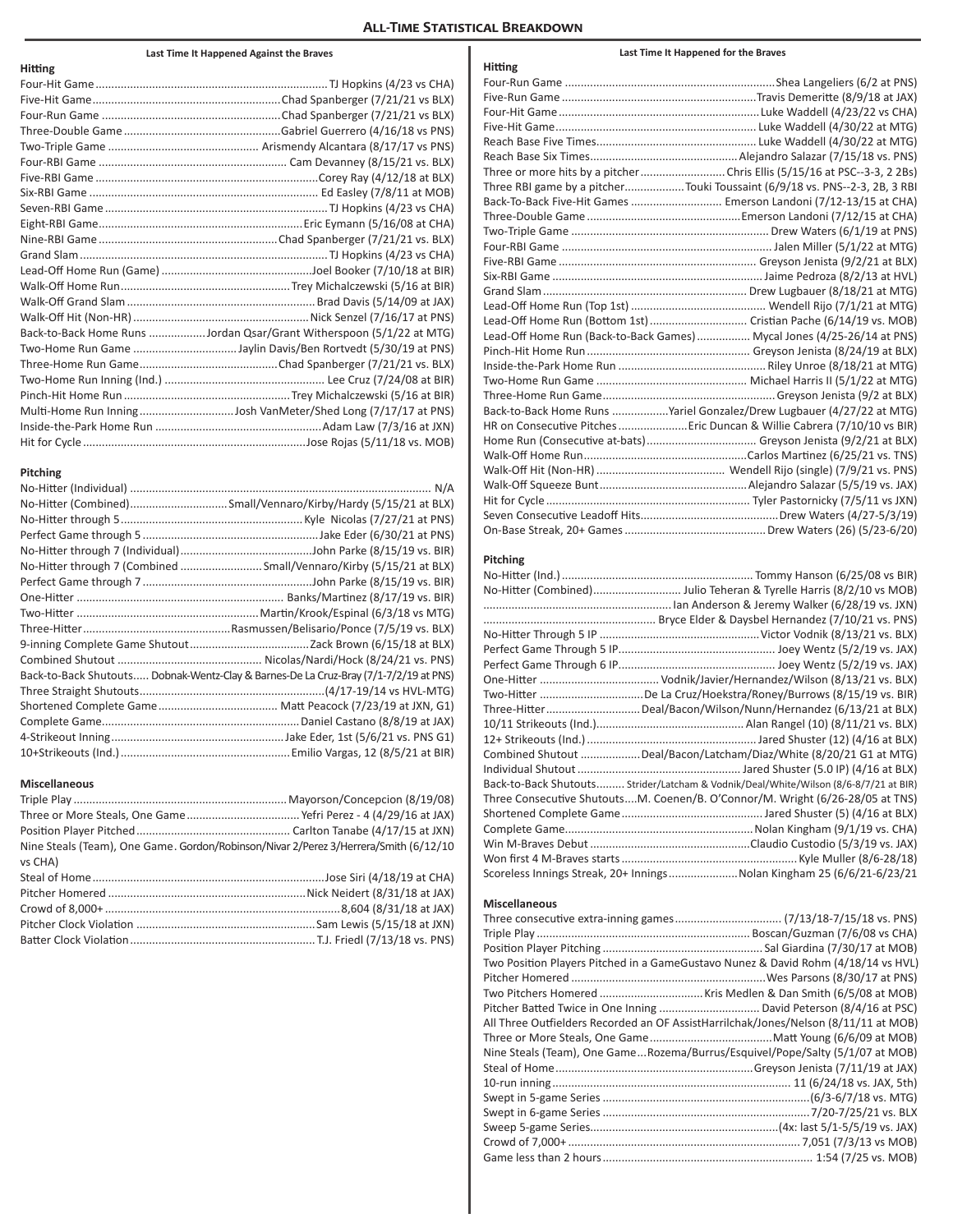|                                  |                                                | <b>GRAND SLAMS (ALL-TIME)</b>                                        |                          |
|----------------------------------|------------------------------------------------|----------------------------------------------------------------------|--------------------------|
| <u>Date</u>                      |                                                | Batter                                                               | <b>Opponent</b>          |
| 7/17/05                          |                                                | Iker Franco                                                          | <b>WTN</b>               |
| 5/26/06<br>7/27/06               |                                                | Michael Rosamond<br>Jarrod Saltalamacchia                            | BIR<br>MOB               |
| 8/6/06                           |                                                | Josh Burrus                                                          | <b>MTG</b>               |
| 5/2/07                           |                                                | Josh Burrus                                                          | MTG                      |
| 6/8/07<br>5/17/08                |                                                | Mike Rozema<br>Jason Perry                                           | BIR<br><b>CHA</b>        |
| 5/14/10                          |                                                | Mauro Gomez                                                          | <b>CHA</b>               |
| 9/1/10<br>9/4/10                 |                                                | Mycal Jones<br>Michael Daniel                                        | <b>WTN</b><br><b>BIR</b> |
| 7/21/11                          |                                                | Antoan Richardson                                                    | JAX                      |
| 6/7/12                           |                                                | Joe Terdoslavich                                                     | <b>TNS</b>               |
| 5/7/13<br>6/3/13                 |                                                | Jaime Pedroza<br>Luis Nunez                                          | <b>MTG</b><br><b>CHA</b> |
| 6/5/14                           |                                                | Kyle Kubitza                                                         | CHA                      |
| 5/18/17<br>6/12/18               |                                                | Carlos Franco<br>Carlos Martinez                                     | <b>JAX</b><br><b>PNS</b> |
| 4/15/19                          |                                                | Luis Valenzuela                                                      | at CHA                   |
| 5/27/21                          |                                                | Shea Langeliers                                                      | MTG                      |
| 8/6/21<br>8/17/21                |                                                | Trey Harris<br>Drew Lugbauer                                         | at BIR<br>at MTG         |
|                                  |                                                |                                                                      |                          |
|                                  |                                                |                                                                      |                          |
|                                  |                                                | <b>BACK-TO-BACK HOME RUNS (ALL-TIME)</b>                             |                          |
| Date<br>4/20/05                  |                                                | <b>Batter</b><br>Scott Thorman & Brian McCann                        | <b>Opponent</b><br>MTG   |
| 4/10/07                          |                                                | Jarrod Saltalamacchia & Matt Esquivel                                | CAR                      |
| 5/9/07                           |                                                | Brent Lillibridge & Brandon Jones                                    | <b>WTN</b><br><b>MTG</b> |
| 6/25/07<br>7/15/07               |                                                | Clint Sammons & Van Pope<br>Brandon Jones & Matt Esquivel            | <b>MTG</b>               |
| 6/21/08                          |                                                | Greg Creek & Kala Ka'aihue                                           | MTG                      |
| 7/31/08<br>5/25(2)/09            |                                                | Reid Gorecki & Kala Ka'aihue<br>Brandon Hicks & Concepcion Rodriguez | <b>CHA</b><br>MOB        |
| 8/7/09                           |                                                | Brandon Hicks & Jason Heyward                                        | HVL                      |
| 5/14/10                          |                                                | Mauro Gomez & Donell Linares                                         | CHA                      |
| 7/10/10<br>5/4/16                |                                                | Eric Duncan & Willie Cabrera<br>Carlos Franco & Willians Astudillo   | <b>BIR</b><br>TNS        |
| 5/24/17                          |                                                | Ronald Acuna & Travis Demeritte                                      | <b>PNS</b>               |
| 7/5/17                           |                                                | Connor Lien & Jared James                                            | <b>MOB</b>               |
| 7/3/19<br>8/27(1)/19             |                                                | Tyler Neslony & Ryan Casteel<br>Ryan Casteel & Connor Lien           | @PNS<br>@BLX             |
| 7/6/21                           |                                                | Jalen Miller & Greyson Jenista                                       | PNS                      |
| 7/27/21                          |                                                | Braden Shewmake & Shea Langeliers                                    | @PNS<br><b>BLX</b>       |
| 8/10/21<br>4/27/22               |                                                | Shea Langeliers & Drew Lugbauer<br>Yariel Gonzalez & Drew Lugbauer   | @MTG                     |
| 5/1/22                           |                                                | Jalen Miller & Michael Harris II                                     | @MTG                     |
|                                  |                                                | <b>MULTI-HOME RUN GAMES (ALL-TIME)</b>                               |                          |
| <b>Homers</b>                    | <u>Date</u><br>7/3/19                          | <u>Batter</u><br>Ryan Casteel                                        | Opponent<br>at PNS       |
| 3332222222                       | 6/2/21                                         | Shea Langeliers                                                      | at PNS                   |
|                                  | 9/2/21<br>7/24/05                              | Greyson Jenista<br>Josh Burrus                                       | at BLX<br>MOB            |
|                                  | 8/11/05                                        | Luis Hernandez                                                       | CHA                      |
|                                  | 8/20/05<br>5/29/06                             | Michael Rosamond<br><b>Barbaro Canizares</b>                         | JAX<br>JAX               |
|                                  | 6/4/06<br>7/27/06                              | Michael Rosamond<br>Jarrod Saltalamacchia                            | CAR<br>мов               |
|                                  | 4/10/07                                        | Jarrod Saltalamacchia                                                | CAR                      |
| 2<br>2                           | 4/24/07<br>4/27/07                             | Jarrod Saltalamacchia<br><b>Brandon Jones</b>                        | BIR<br>мов               |
| 2                                | 5/6/07<br>7/15/07                              | <b>Brandon Jones</b><br>Matt Esquivel                                | MTG<br>MTG               |
|                                  | 5/23/08                                        | Kala Ka'aihue                                                        | TNS                      |
|                                  | 5/29/08<br>6/6/08                              | Jason Perry<br>Jordan Schafer                                        | WTN<br>мов               |
|                                  | 6/30/08                                        | Kala Ka'aihue<br>Jordan Schafer                                      | MTG<br>CAR               |
|                                  | 8/18/08<br>8/25/09                             | <b>Brandon Hicks</b>                                                 | CHA                      |
|                                  | <i>7/2/</i> 10<br>4/24/11                      | Mauro Gomez<br>Ernesto Mejia                                         | BIR<br>MTG               |
|                                  | 6/30(1)/11                                     | Donell Linares                                                       | HVL                      |
| 2222222222222222222222222        | 9/2/11<br>9/3/11                               | Ed Lucas<br>Ernesto Mejia                                            | CAR<br>CAR               |
|                                  | $\frac{8}{4}/\frac{12}{13}$                    | Joe Leonard<br>Braeden Schlehuber                                    | CHA<br>JAX               |
|                                  | 6/9/13                                         | Christian Marrero                                                    | <b>PNS</b>               |
|                                  | 7/19/13<br>8/5/13                              | Christian Bethancourt<br>Barrett Kleinknecht                         | JXN<br>HVL               |
|                                  | 8/11/13<br>4/26/14                             | Christian Bethancourt<br>Kyle Kubitza                                | JXN<br><b>PNS</b>        |
|                                  | 5/23/14                                        | Cedric Hunter                                                        | CHA                      |
|                                  | 7/16/14<br>7/31/16                             | Daniel Castro<br>Connor Lien                                         | BIR<br>PSC               |
|                                  | 8/14/16                                        | Dustin Peterson                                                      | JAX                      |
|                                  | 8/17/16<br>5/31/17                             | Jacob Schrader<br>Joey Meneses                                       | PSC<br>JXN               |
|                                  | 6/3/17                                         | Travis Demeritte<br>Travis Demeritte                                 | JXN<br><b>MOB</b>        |
|                                  | $\frac{8}{2}/\frac{17}{12}/18$                 | Austin Riley                                                         | at BLX                   |
| $\overline{c}$<br>$\overline{c}$ | 8/9/18<br>8/10/18                              | Travis Demeritte<br>Connor Lien                                      | at JAX<br>at JAX         |
|                                  | 4/15/19<br>4/19/19                             | Luis Valenzuela<br>Connor Lien                                       | at CHA<br>at CHA         |
|                                  | 4/28/19                                        | Ray-Patrick Didder                                                   | at MOB                   |
|                                  | 5/10/19<br>6/23/19                             | Andy Wilkins<br>Ryan Casteel                                         | <b>PNS</b><br>at BLX     |
|                                  | 7/3/19                                         | Ryan Casteel                                                         | at PNS                   |
|                                  | 8/7/19<br>$\frac{8}{7}\frac{7}{19}$<br>8/29/19 | Ryan Casteel<br>C.J. Alexander                                       | at JAX<br>at JAX         |
|                                  | 5/8/21                                         | Connor Lien<br>Shea Langeliers                                       | CHA<br><b>PNS</b>        |
|                                  | 5/16/21                                        | CJ Alexander                                                         | at BLX                   |
|                                  | 6/24/21<br>7/27/21                             | Wendell Rijo<br>Shea Langeliers                                      | TNS<br>at PNS            |
| 222222222222222                  | 7/31/21<br>8/10/21                             | Trey Harris<br>Shea Langeliers                                       | at PNS<br>BLX            |
|                                  |                                                |                                                                      |                          |
| $\overline{2}$                   | 8/10/21<br>5/1/22                              | Drew Lugbauer<br>Michael Harris II                                   | BLX<br>@MTG              |

|                                      |                                             | <b>WALK-OFF HOME RUNS</b> (ALL-TIME)               |                              |
|--------------------------------------|---------------------------------------------|----------------------------------------------------|------------------------------|
| Date                                 |                                             | Batter                                             | <u>Opponent</u>              |
| 4/30/05<br>4/11/06                   |                                             | Brian McCann<br>Michael Rosamond                   | WTN<br>MOB                   |
| 7/20/06(2)                           |                                             | <b>Brandon Jones</b>                               | <b>TNS</b>                   |
| 8/24/06                              |                                             | Michael Rosamond                                   | MOB                          |
| 4/11/07<br>8/30/08                   |                                             | <b>Brandon Jones</b><br>Kala Ka'aihue              | CAR<br>WTN                   |
| 8/22/12                              |                                             | <b>Bobby Stevens</b>                               | <b>HVL</b>                   |
| 4/18/13                              |                                             | Christian Marrero                                  | JXN                          |
| 6/9/13<br>8/23/14                    |                                             | Christian Marrero<br>Gustavo Nunez                 | <b>PNS</b><br><b>BIR</b>     |
| 6/9/16                               |                                             | Levi Hyams                                         | <b>TNS</b>                   |
| 4/27/17<br>7/25/17                   |                                             | Carlos Franco<br>Connor Lien                       | <b>TNS</b><br><b>JAX</b>     |
| 5/25/18                              |                                             | <b>Tyler Marlette</b>                              | JAX                          |
| 5/7/19                               |                                             | <b>Drew Waters</b>                                 | <b>PNS</b>                   |
| 6/20/21<br>6/25/21                   |                                             | Shea Langeliers<br>Carlos Martinez                 | <b>BIR</b><br>TNS            |
|                                      |                                             | <b>HOME RUNS IN CONSECUTIVE GAMES (ALL-TIME)</b>   |                              |
| <u>Games</u>                         | <u>Date</u>                                 | <u>Batter</u>                                      | <u>Opponent</u>              |
| 3                                    | 4/29-5/1/07<br>$5/13 - 15/10$               | Matt Esquivel<br>Cody Johnson                      | <b>MOB</b><br><b>CHA</b>     |
| 3<br>3<br>3                          | $9/1(2)-3/12$<br>5/15-17/13                 | Evan Gattis<br>Jose Martinez                       | <b>MOB</b><br><b>HVL-JAX</b> |
| 3                                    | 5/6-8/17                                    | Carlos Franco                                      | BIR-MOB                      |
| 3                                    | 5/16-18/17<br>7/25-7/28/21                  | Carlos Franco<br>Drew Lugbauer                     | BLX-JAX<br><b>BLX-at PNS</b> |
|                                      | $6/5 - 6/05$                                | Jonathan Schuerholz<br>Scott Thorman               | HVL<br>CAR                   |
|                                      | $6/21 - 22/05$<br>7/1-2/05                  | Jeff Francoeur                                     | <b>MOB</b>                   |
|                                      | 5/30-31/06<br>$6/11 - 12/06$                | Michael Rosamond<br>Michael Rosamond               | CHA<br>CHA                   |
|                                      | $8/15 - 16/06$                              | Josh Burrus                                        | <b>TNS</b>                   |
|                                      | $8/23 - 24/06$<br>$4/9 - 10/07$             | Ray Serrano<br>Matt Esquivel                       | <b>MOB</b><br><b>HVL-CAR</b> |
|                                      | $4/10-11/07$<br>$4/16 - 17/07$              | Jarrod Saltalamacchia                              | CAR<br>WTN                   |
|                                      | $7/15 - 17/07$                              | Diory Hernandez<br>Brandon Jones                   | MTG-JAX                      |
|                                      | $4/18 - 19/08$<br>4/20-21/08                | Diory Hernandez<br>Jason Perry                     | <b>BIR-HVL</b><br>HVL        |
|                                      | $4/25 - 26/08$                              | Jason Perry                                        | <b>MOB</b>                   |
|                                      | 5/8-9/08<br>5/15-16/08                      | Kala Ka'aihue<br>Reid Gorecki                      | <b>WTN</b><br>CHA            |
|                                      | 5/19-20/08                                  | Quentin Davis<br>Reid Gorecki                      | <b>CHA-TNS</b><br>CAR        |
| 322222222222222222222222222222222222 | $6/16 - 17/08$<br>7/31-8/1/08               | Reid Gorecki                                       | CHA/HVL                      |
|                                      | 8/3-4/08<br>8/16-18/08                      | JC Holt<br>Jordan Schafer                          | HVL<br>MOB-CAR               |
|                                      | 5/18(2)-19/09<br>4/28-29/10                 | Willie Cabrera                                     | MTG                          |
|                                      | 5/1-2/10                                    | Cody Johnson<br>Cody Johnson                       | MTG-JAX<br>JAX               |
|                                      | $7/2 - 3/10$<br>7/9-10/10                   | Luis Bolivar<br>Willie Cabrera                     | <b>BIR</b><br>BIR            |
|                                      | $8/13 - 14/10$                              | Mauro Gomez                                        | MTG                          |
|                                      | $9/1 - 2/10$                                | Mycal Jones<br>Donell Linares                      | <b>WTN</b><br><b>MOB</b>     |
|                                      | 4/16-17/11<br>5/4(1&2)/11<br>$6/17 - 18/11$ | Tyler Pastornicky<br>Ernesto Mejia                 | CHA<br><b>JAX</b>            |
|                                      | 7/11-13/11<br>7/23-24/11                    | Ernesto Mejia                                      | MOB-TNS                      |
|                                      | $9/1 - 2/11$                                | Ernesto Mejia<br>Ed Lucas                          | JAX<br>CAR                   |
|                                      | $9/2 - 3/11$<br>$5/4 - 5/12$                | Ernesto Mejia                                      | CAR<br><b>MOB</b>            |
|                                      | $6/3(2)-4/12$                               | Evan Gattis<br>lan Gac                             | HVL                          |
|                                      | $8/18 - 19/12$<br>$4/27 - 29(1)/13$         | Jaime Pedroza<br>Christian Marrero                 | JXN-HVL<br>HVL               |
| 2                                    | $5/8 - 9/13$<br>7/18-19/13                  | Kyle Russell                                       | MTG                          |
| 2                                    | $8/11 - 13/13$                              | Christian Bethancourt<br>Christian Bethancourt     | JXN<br><b>PNS</b>            |
| $\overline{2}$<br>$\overline{2}$     | $8/14 - 15/13$<br>$4/25 - 26/14$            | Tommy La Stella<br>Mycal Jones                     | <b>PNS</b><br><b>PNS</b>     |
| 2                                    | 4/28-30/14                                  | Seth Loman                                         | PNS-JAX                      |
| $\overline{2}$<br>$\overline{2}$     | $6/25 - 26/14$<br>6/28-29/14                | Seth Loman<br>Cedric Hunter                        | BIR<br><b>BIR-HVL</b>        |
| $\overline{2}$<br>$\overline{2}$     | $8/19 - 20/14$<br>8/22-23/14                | Barrett Kleinknecht<br>Gustavo Nunez               | MOB<br>BIR                   |
| $\overline{2}$                       | $8/6 - 7/15$                                | Kevin Ahrens                                       | MTG-BLX                      |
| $\overline{2}$<br>$\overline{2}$     | $5/12 - 13/16$<br>$7/6 - 7/16$              | Dustin Peterson<br>Jacob Schrader                  | <b>MOB</b><br><b>MTG</b>     |
| $\overline{2}$<br>$\overline{2}$     | $4/14 - 15/17$                              | Carlos Franco                                      | TNS<br><b>MOB</b>            |
| $\overline{2}$                       | $5/8 - 9/17$<br>$5/9 - 10/17$               | <b>Travis Demeritte</b><br>Ronald Acuna            | <b>MOB</b>                   |
| $\overline{2}$<br>$\overline{2}$     | $5/12 - 13/17$<br>$6/3 - 6/4/17$            | <b>Travis Demeritte</b><br><b>Travis Demeritte</b> | BLX<br>JXN-BLX               |
| $\overline{2}$                       | 8/14-8/16/17                                | Alex Jackson                                       | JAX-PNS                      |
| $\overline{2}$<br>$\overline{2}$     | $8/17 - 18/17$<br>8/30/17 (DH)              | Austin Riley<br>Austin Riley                       | <b>PNS</b><br>at PNS         |
| $\overline{2}$<br>$\overline{2}$     | 9/1/17 (DH)<br>6/12(G1)-13/18               | Alex Jackson<br>Alex Jackson                       | BIR<br>PNS-at BLX            |
| $\overline{2}$                       | $6/26 - 28/18$                              | Luis Marte                                         | JAX-at PNS                   |
| $\overline{2}$<br>$\overline{2}$     | 7/10-7/11/18<br>7/19-7/20/18                | <b>Tyler Marlette</b><br><b>Travis Demeritte</b>   | at BIR<br>at MTG             |
| $\overline{2}$<br>$\overline{2}$     | $4/17 - 4/18/19$                            | Cristian Pache                                     | at CHA                       |
| $\overline{2}$                       | 5/11-5/12/19<br>5/29-5/30/19                | Alejandro Salazar<br><b>Tyler Neslony</b>          | at MTG<br>at PNS             |
| $\overline{2}$<br>$\overline{2}$     | 6/14-6/15/19<br>7/28-7/29/19                | Drew Waters<br>Daniel Lockhart                     | vs. MOB<br>at MOB            |
|                                      | 7/28-31/19                                  | Carlos Martinez                                    | at MOB                       |
| $\frac{2}{2}$                        | 8/27(1/2)/19<br>8/27(2)-8/29/19             | <b>Riley Unroe</b><br>Connor Lien                  | at BLX<br>CHA                |
|                                      | 6/9-6/10/21<br>6/8, 6/11/21                 | Jefrey Ramos<br>Drew Lugbauer                      | at BLX<br>at BLX             |
|                                      | 6/29-6/30/21                                | Shea Langeliers                                    | at MTG                       |
| 22222222                             | 7/25-7/27/21<br>7/24-7/27/21                | Drew Lugbauer<br>Shea Langeliers                   | BLX, at MTG<br>BLX, at MTG   |
|                                      | 7/27-7/28/21<br>7/28-7/29/21                | Braden Shewmake                                    | at PNS<br>at PNS             |
|                                      | $8/10 - 8/11/21$                            | Jalen Miller<br>CJ Alexander                       | BLX                          |
| 2                                    | 8/8-8/12/21<br>8/17-18/21                   | Hendrik Clementina<br>Drew Lugbauer                | at BIR, BLX<br>at MTG        |
| $\overline{2}$                       | $9/3 - 9/4$                                 | Drew Lugbauer                                      | at BLX                       |
|                                      |                                             |                                                    |                              |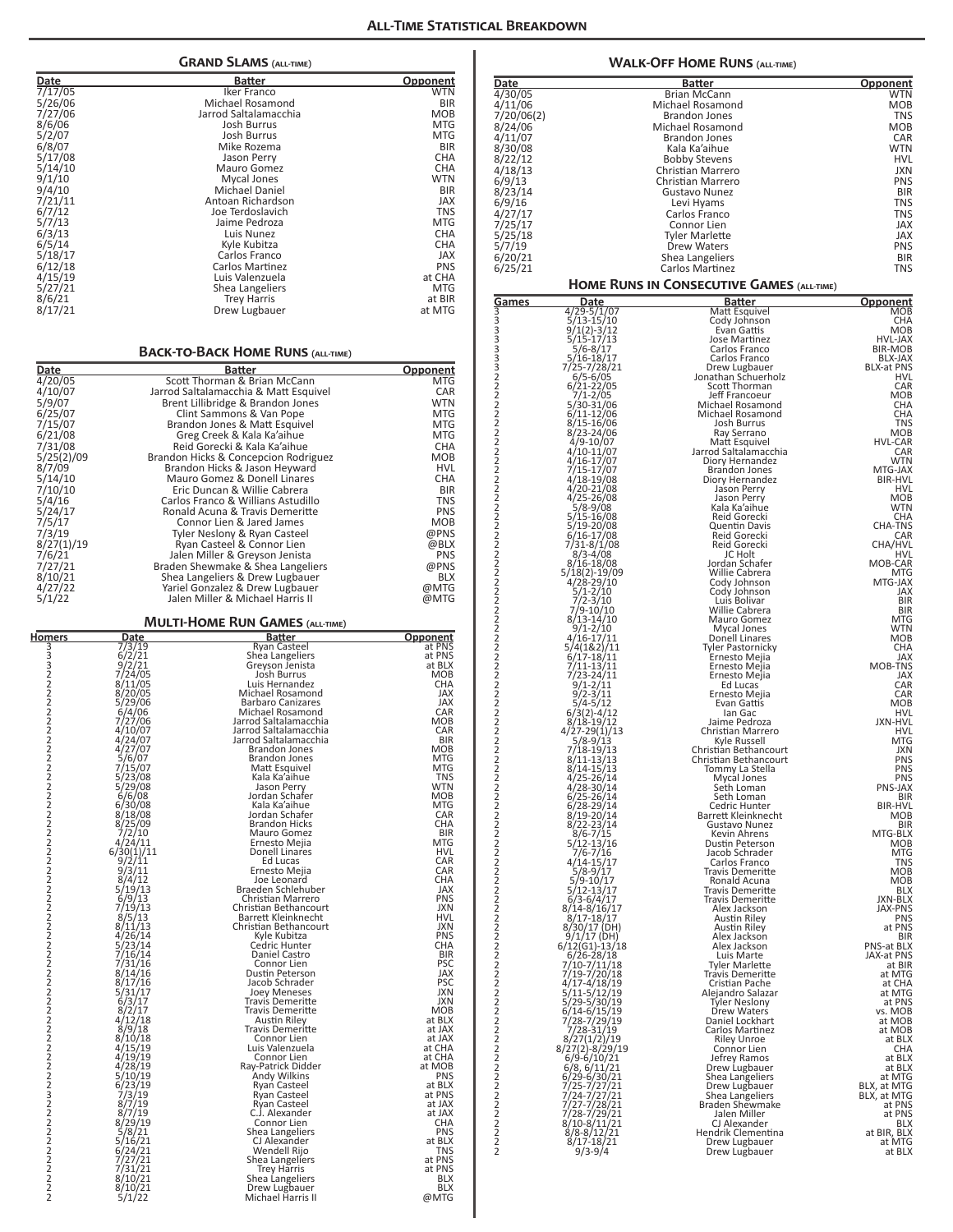| <b>DAILY &amp; MONTHLY BREAKDOWN</b> |         |         |              |            |                          |         |                          |
|--------------------------------------|---------|---------|--------------|------------|--------------------------|---------|--------------------------|
| Day                                  | Home    | Road    | <b>Total</b> | Month      | Home                     | Road    | <b>Total</b>             |
| Monday                               | ٠       | ٠       | ٠            | April      | $3 - 6$                  | $5 - 7$ | $8 - 13$                 |
| Tuesdav                              | $1 - 0$ | $1 - 1$ | $2 - 1$      | May        | ٠                        | ٠       |                          |
| Wednesdav                            | $0 - 1$ | $0 - 2$ | $0 - 3$      | June       | $\overline{\phantom{a}}$ | ۰       | ۰                        |
| Thursday                             | $1 - 0$ | $0 - 2$ | $1 - 2$      | July       | ۰                        |         | ۰                        |
| Fridav                               | $0 - 2$ | $1 - 1$ | $1 - 3$      | August     | ٠                        |         | $\overline{\phantom{a}}$ |
| Saturdav                             | $0 - 2$ | $2 - 0$ | $2 - 2$      | September  | ٠                        | -       | ۰                        |
| Sunday                               | $1 - 1$ | $1 - 1$ | $2 - 2$      | Postseason |                          | ۰       |                          |
| Total                                | $3-6$   | $5 - 7$ | $8 - 13$     |            | $3-6$                    | $5 - 7$ | $8 - 13$                 |

## **Starts By Position**

- 1B: Drew Lugbauer (21) **2B:** Jordan Cowan (3), Jalen Miller (6), Riley Delgado (1), Luke Waddell (1), Tyler Krieger (4),
- Yariel Gonzalez (5) **3B:** CJ Alexander (9), Riley Delgado (11)
- **SS:** Luke Waddell (16), Jordan Cowan (3), Riley Delgado (1)
- **LF:** Trey Harris (3), Jefrey Ramos (10), Jesse Franklin V (1), Jacob Pearson (3), Jalen Miller (1), Andrew Moritz (2)
- **CF:** Michael Harris II (20), Jesse Franklin V (1)
- **RF:** Jesse Franklin V (13), Jefrey Ramos (2), Michael Harris II (1), Jacob Pearson (5) **C:** Logan Brown (7), Hendrik Clementina (14)
- **P:** Jared Shuster (3), Darius Vines (4), Alan Rangel (4), Freddy Tarnok (4), AJ Puckett (5), William Woods (1)
- **DH:** Trey Harris (7), Jalen Miller (4), Jacob Pearson (3), Jesse Franklin V (1), Jefrey Ramos (2), Arden Pabst (1), Andrew Moritz (1), CJ Alexander (1)

## **Starts By Batting Order**

**1:** Michael Harris II (21)

- **2:** Luke Waddell (12), Jordan Cowan (3), Jalen Miller (3), Tyler Krieger (3)
- **3:** Jesse Franklin V (15), Jacob Pearson (1), Yariel Gonzalez (3), Drew Lugbauer (1), Riley Delgado (1)
- **4:** Hendrik Clementina (10), Drew Lugbauer (11)

**2019: 7-7 2021: 4-2 2022: 1-1**

- **5:** CJ Alexander (5), Drew Lugbauer (9), Hendrik Clementina (3), Trey Harris (1), Yariel Gonzalez (2), Jalen Miller (1)
- **6:** CJ Alexander (6), Jordan Cowan (2), Jalen Miller (2), Hendrik Clementina (1), Jacob Pearson (7), Logan Brown (1), Yariel Gonzalez (1), Jefrey Ramos (1)
- **7:** Jordan Cowan (1), Trey Harris (5), Logan Brown (3), Luke Waddell (6), Jalen Miller (2), Jefrey Ramos (3), Andrew Moritz (1)
- **8:** Logan Brown (4), Jalen Miller (2), Trey Harris (4), Jefrey Ramos (7), Tyler Krieger (1), Arden Pabst (1), Andrew Moritz (1), Riley Delgado (1)
- **9:** Jacob Pearson (4), Jefrey Ramos (4), Riley Delgado (11), Andrew Moritz (1), Jalen Miller (1)

**Doubleheaders/7-inning Games Date Opponent Result Record W-L-S**

**Date Opponent Result Record W-L-S** 4/24 CHA L, 9-5 0-1 Branche-Maese<br>
5/1 @MTG W, 11-7 1-1 Huntley-Gross

**Extra-Inning Games**

**All-Time Record: 109-104 Since 2018 (2B): 17-15**

**2005: 5-5 2006: 8-7 2007: 8-6 2008: 6-4 2009: 7-6 2010: 6-7 2011: 3-8 2012: 7-9 2013: 10-5 2014: 8-7 2015: 8-6 2016: 9-9 2017: 8-9 2018: 5-5**

**All-Time Record: 95-93**

**2005: 5-5 2006: 8-7 2007: 8-6 2008: 6-4 2009: 5-9 2010: 4-4 2011: 5-3 2012: 7-7 2013: 4-4 2014: 7-3 2015: 4-2 2016: 1-3 2017: 3-9 2018: 13-10 2019: 9-11 2021: 6-5**



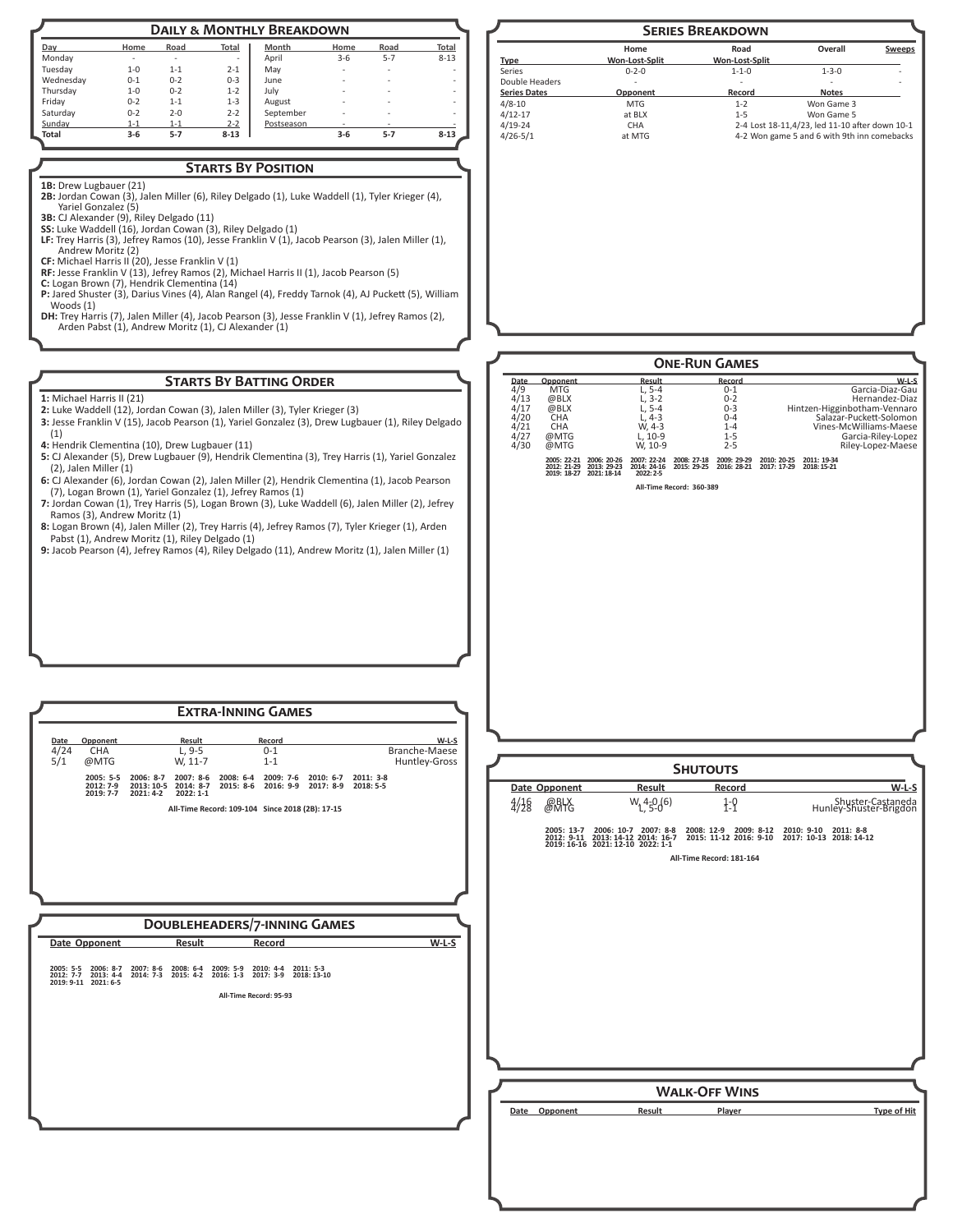#### **Opening Day Roster**

- **Pitchers: (15)** Troy Bacon, Hayden Deal, Indigo Diaz, Tyler Ferguson, Jake Higginbotham, Cole Huntley, Odalvi Javier, Justin Maese, A.J. Puckett, Alan Rangel, Trey Riley, Jared Shuster, Freddy Tarnok, Darius Vines, William Woods
- **Catchers: (2)** Logan Brown, Hendrik Clementina
- **Infielders: (6)** CJ Alexander, Jordan Cowan, Riley Delgado, Drew Lugbauer, Jalen Miller, Luke Waddell
- **Outfielders: (5)** Jesse Franklin V, Michael Harris II, Trey Harris, Jacob Pearson, Jefrey Ramos

#### **April**

- 4 Opening Day Roster Announced<br>5 LHP Corbina Clouse on the 60-da
- **5** LHP Corbina Clouse on the 60-day injured list<br>16 INF Jordan Cowan placed on the 7-day injured
- 16 INF Jordan Cowan placed on the 7-day injured list
- 18 INF Tyler Krieger signed to minor league contract and assigned to M-Braves
- 19 RHP William Woods transferred to Gwinnett from Mississippi<br>20 C Arden Pabst transferred to Mississippi from Gwinnett
- C Arden Pabst transferred to Mississippi from Gwinnett
- 24 INF Tyler Krieger placed on the 7-day injured list<br>24 INF Yariel Gonzalez transferred from Mississippi
- 24 INF Yariel Gonzalez transferred from Mississippi to Gwinnett<br>26 C Arden Pabst transferred from Mississippi to extended sprin
- 26 C Arden Pabst transferred from Mississippi to extended spring training<br>26 RHP Victor Vodnik transferred to Mississippi from the FCL roster
- 26 RHP Victor Vodnik transferred to Mississippi from the FCL roster<br>28 OF Jesse Franklin V placed on the 7-day injured list
- OF Jesse Franklin V placed on the 7-day injured list
- 29 OF Andrew Moritz transferred to Mississippi from High-A Rome

#### **May**

- 1 OF Jacob Pearson transferred from Mississippi to Rome
- 1 RHP Trey Riley transferred from Mississippi to Rome<br>1 OF Justin Dean transferred to Mississippi from Gwinn
- OF Justin Dean transferred to Mississippi from Gwinnett
- 1 RHP Tanner Gordon transferred to Mississippi from Rome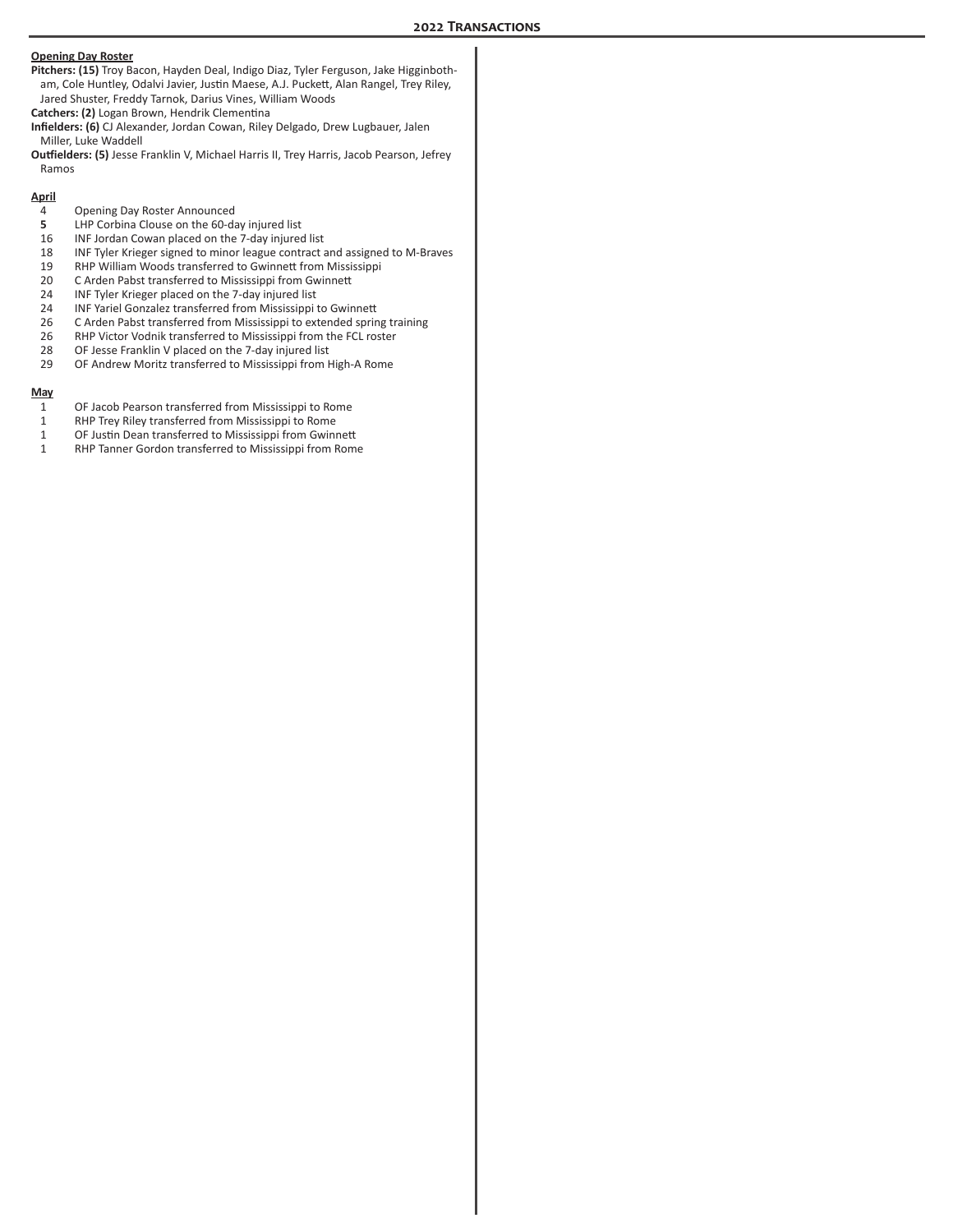| <b>Date</b>  | Opp.             | Result           | $W-L-S$                           | Att.  | <b>TOG</b>                 | Pos.    | +/-    |
|--------------|------------------|------------------|-----------------------------------|-------|----------------------------|---------|--------|
| 4/8          | <b>MTG</b>       | $L. 1 - 5$       | Bridgen-Woods                     | 3,291 | 2:47                       | $T-2nd$ | $-1.0$ |
| 4/9          | <b>MTG</b>       | $L, 4-5$         | Garcia-Diaz-Gau                   | 2,165 | 3:09                       | $T-2nd$ | $-2.0$ |
| 4/10         | <b>MTG</b>       | W, 8-2           | Shuster-Seymour                   | 1,979 | 3:05                       | $T-2nd$ | $-2.0$ |
| 4/12         | @BLX             | $L, 6-4$         | Bennett-Rangel-Erceg              | 2,220 | 2:54                       | $T-3rd$ | $-3.0$ |
| 4/13         | @BLX             | $L, 3-2$         | Hernandez-Diaz                    | 1,201 | 3:00                       | 4th     | $-4.0$ |
| 4/14         | @BLX             | $L, 8-1$         | Otero-Puckett                     | 1.969 | 2:44                       | 4th     | $-5.0$ |
| 4/15         | @BLX             | $L, 7-3$         | Contreras-Vines                   | 3,083 | 2:32                       | 4th     | $-6.0$ |
| 4/16         | @BLX             | $W, 4-0(6)$      | Shuster-Castaneda                 | 2,232 | 1:10                       | 4th     | $-5.0$ |
| 4/17         | @BLX             | $L, 5-4$         | Hintzen-Higginbotham-Vennaro1,554 |       | 2:54                       | 4th     | $-6.0$ |
| 4/19         | CHA              | W, 5-3           | Bacon-Salinas-Maese               | 1.918 | 2:50                       | $T-3rd$ | $-5.0$ |
| 4/20         | <b>CHA</b>       | $L.4-3$          | Salazar-Puckett-Solomon           | 5,205 | 2:27                       | 4th     | $-5.0$ |
| 4/21         | <b>CHA</b>       | W, 4-3           | Vines-McWilliams-Maese            | 1,726 | 2:26                       | 4th     | $-4.0$ |
| 4/22         | <b>CHA</b>       | $L.3-1$          | Fisher-Shuster-Garcia             | 2,293 | 2:21                       | 4th     | $-5.0$ |
| 4/23         | <b>CHA</b>       | L, 18-11         | Nutoff-Higginbotham               | 4,018 | 3:19                       | 4th     | $-5.0$ |
| 4/24         | <b>CHA</b>       | $L, 9-5$         | Branche-Maese                     | 1,843 | 3:25                       | 4th     | $-5.0$ |
| 4/26         | @MTG             | W, 6-3           | Bacon-Sampen-Diaz                 | 1,417 | 2:29                       | 4th     | $-4.0$ |
| 4/27         | @MTG             | L, 10-9          | Garcia-Riley-Lopez                | 1,891 | 2:36                       | 4th     | $-5.0$ |
| 4/28         | @MTG             | $L.5 - 0$        | Hunley-Shuster-Brigden            | 3,069 | 1:48                       | 4th     | $-6.0$ |
| 4/29         | @MTG             | W. 9-4           | Rangel-Costanzo                   | 4,704 | 2:28                       | 4th     | $-5.0$ |
| 4/30         | @MTG             | W, 10-9          | Riley-Lopez-Maese                 | 3,978 | 3:05                       | 4th     | $-5.0$ |
|              |                  |                  |                                   |       |                            |         |        |
| <b>APRIL</b> | <b>Home: 3-6</b> |                  | Overall: 7-13<br>Road: 4-7        |       | <b>Avg Home Att: 2,723</b> |         |        |
|              |                  |                  |                                   |       |                            |         |        |
| 5/1          | @MTG             | W, 11-7          | Huntley III-Gross                 | 3,620 | 2:57                       | 4th     | $-4.0$ |
|              |                  |                  |                                   |       |                            |         |        |
| <b>MAY</b>   | Home:            | <b>Road: 1-0</b> | Overall:                          |       | Avg Home Att:              |         |        |